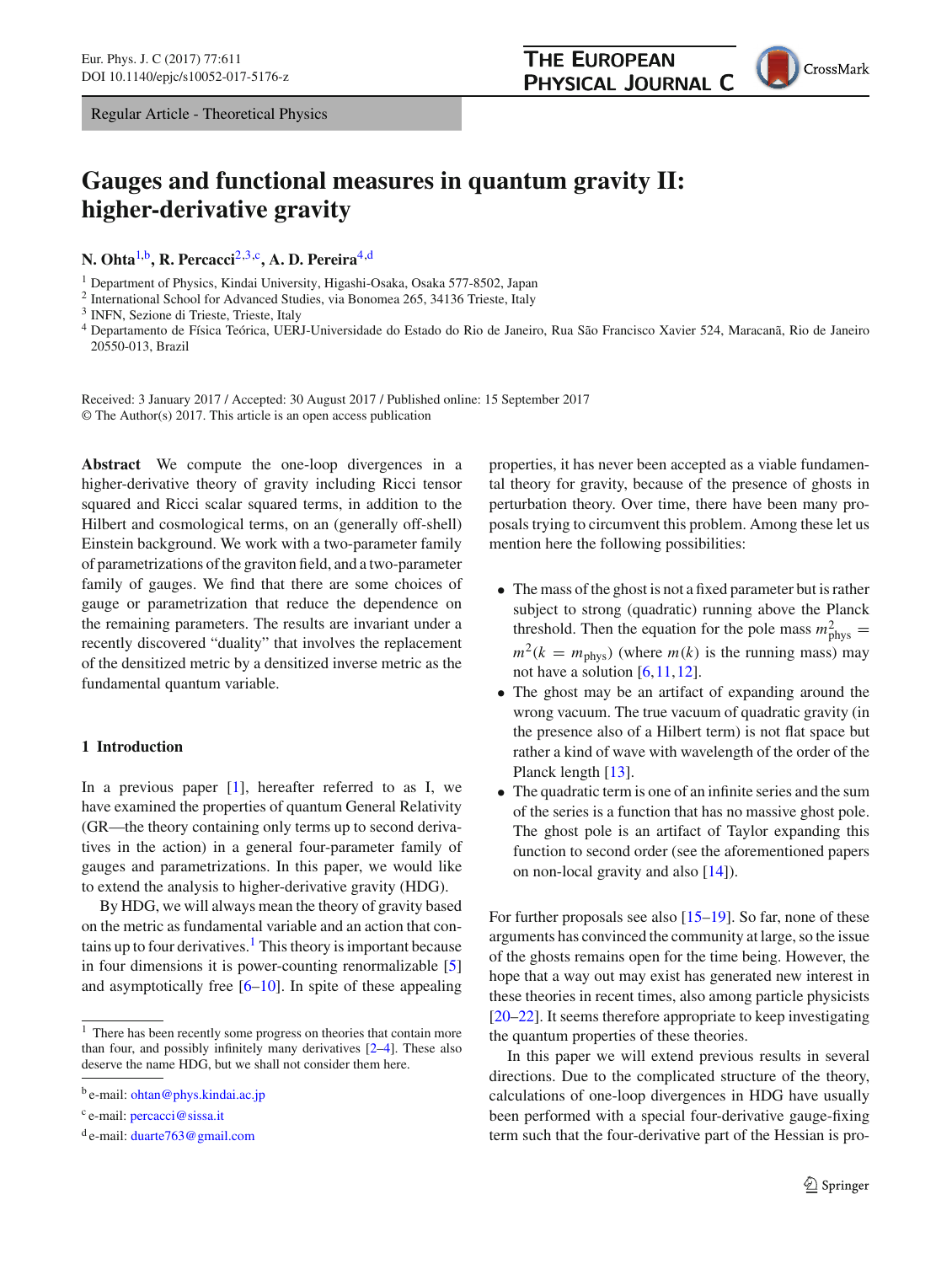portional to the square of the Laplacian. In this paper we will calculate the off-shell gauge dependence of the oneloop divergences by using the more conventional secondderivative gauge-fixing term that is commonly used in quantum GR, depending on two parameters *a* and *b*, or a fourderivative variant of the same gauge fixing, containing an extra power of a Laplacian.

As another generalization, we assume that the quantum field is not the metric but the densitized metric

$$
\gamma_{\mu\nu} = g_{\mu\nu} \left( \sqrt{\det g_{\mu\nu}} \right)^w, \tag{1.1}
$$

<span id="page-1-1"></span>or the densitized inverse metric

$$
\gamma^{\mu\nu} = g^{\mu\nu} \left( \sqrt{\det g^{\mu\nu}} \right)^{-w} = g^{\mu\nu} \left( \sqrt{\det g_{\mu\nu}} \right)^w, \qquad (1.2)
$$

with weight  $w$ . Furthermore we allow the quantum theory to depend on another parameter  $\omega$ , which interpolates continuously between the linear background-field expansion (for  $\omega = 0$ 

<span id="page-1-2"></span>
$$
\gamma_{\mu\nu} = \bar{\gamma}_{\mu\nu} + \hat{h}_{\mu\nu},\tag{1.3}
$$

the exponential background-field expansions (for  $\omega = 1/2$ )

$$
\gamma_{\mu\nu} = \bar{\gamma}_{\mu\rho} (e^{\hat{h}})^{\rho}{}_{\nu}
$$
 or  $\gamma^{\mu\nu} = (e^{-\hat{h}})^{\mu}{}_{\rho} \bar{\gamma}^{\rho\nu},$ \n(1.4)

<span id="page-1-4"></span>and the linear expansion around the inverse densitized metric (for  $\omega = 1$ )

$$
\gamma^{\mu\nu} = \bar{\gamma}^{\mu\nu} - \hat{h}^{\mu\nu}.
$$
\n(1.5)

The density  $\hat{h}_{\mu\nu}$  is then reexpressed as

$$
\hat{h}_{\mu\nu} = \left(\sqrt{\det \bar{g}}\right)^{w} h_{\mu\nu} \quad \text{or} \quad \hat{h}^{\mu\nu} = \left(\sqrt{\det \bar{g}}\right)^{w} h^{\mu\nu} \tag{1.6}
$$

respectively, where  $\bar{g}_{\mu\nu}$  is a background metric, related to the background density  $\bar{\gamma}_{\mu\nu}$  as in [\(1.1\)](#page-1-0) and [\(1.2\)](#page-1-1). See also Eq. [\(2.14\)](#page-3-0) below. The field  $h_{\mu\nu}$  is used as integration variable in the functional integral. The properties of quantum GR in this general four-parameter family of gauges and parametrizations have been investigated in an accompanying paper [\[1\]](#page-16-0).

Here we extend the analysis of I to HDG. We now have four independent couplings instead of two, so the expressions for the divergences are in general much more complicated than in I and so is the interpretation of the results. The expressions simplify somewhat, and they are reported explicitly, in two limits: the "four derivative gravity (4DG) limit" in which the Einstein–Hilbert terms can be neglected relative to the curvature squared terms, and the "Einstein–Hilbert (EH) limit" where the opposite holds. In the EH limit, the action is the same as the one considered in I, but the analysis that we perform here differs in two respects: first, we choose a more general Einstein background, instead of the maximally symmetric background of I. This allows us to discriminate two divergent terms quadratic in curvature, rather than a single one as in I. Secondly, the cutoff in each spin sector is chosen to depend on the corresponding Lichnerowicz Laplacian, rather than the Bochner Laplacian  $-\nabla^2$  as in I. Thus, comparison with I yields some information on the cutoff dependence of these non-universal results. Still, we find that in this limit the qualitative picture is the same. Similar calculations of divergent terms with different parametrizations in four dimensions have been given in [\[23](#page-16-14)].

<span id="page-1-0"></span>In four dimensions and in the 4DG-limit, all divergences are universal, i.e. independent of both gauge and parametrization. In particular, the logarithmic divergences are related to the well-known universal beta functions of HDG [\[9,](#page-16-15)[10\]](#page-16-3). As in I, we find that all divergences are invariant under a "duality" transformation that consists in the replacement

<span id="page-1-6"></span>
$$
\omega \to 1 - \omega,
$$
  
\n
$$
w \to w + \frac{4}{d}.
$$
\n(1.7)

<span id="page-1-3"></span>Let us discuss a little more the role of the functional measure in these considerations. In I we have used the word "measure" synonymously with "choice of quantum field in the functional integral" but we have left the definition of the functional measure a bit implicit. The reason for this is that the Wilsonian cutoff *k* that we have used to calculate the divergences does not regulate the divergences in the functional measure, if there are any, and so the results would have been independent of this choice anyway. The consistent interpretation of the results of I is that they give the correct divergences of the functional integrals when the measure is given by

<span id="page-1-5"></span>
$$
\Pi_x dh_{\mu\nu}(x),\tag{1.8}
$$

where  $h_{\mu\nu}$  is the purely tensorial quantum field defined as in [\(2.14\)](#page-3-0), independently of *m* and  $\omega$ .

Since the functional measure was always kept fixed, the dependence of the results on the parameters  $m$  and  $\omega$  resulted entirely from the different forms of the Hessians, which in turn was due to the different forms of the expansion of the action (see Eqs.  $(2.13)$  and  $(2.15)$ ).

If one decided to use the same expansion but a different ultralocal measure, for example

$$
\Pi_x d\hat{h}_{\mu\nu}(x) = \Pi_x (\det \bar{g}(x))^{w/2} dh_{\mu\nu}(x), \qquad (1.9)
$$

then the divergences would differ by terms of the form  $\delta(0)$ times the volume. Such terms would affect the power-law divergences coefficients.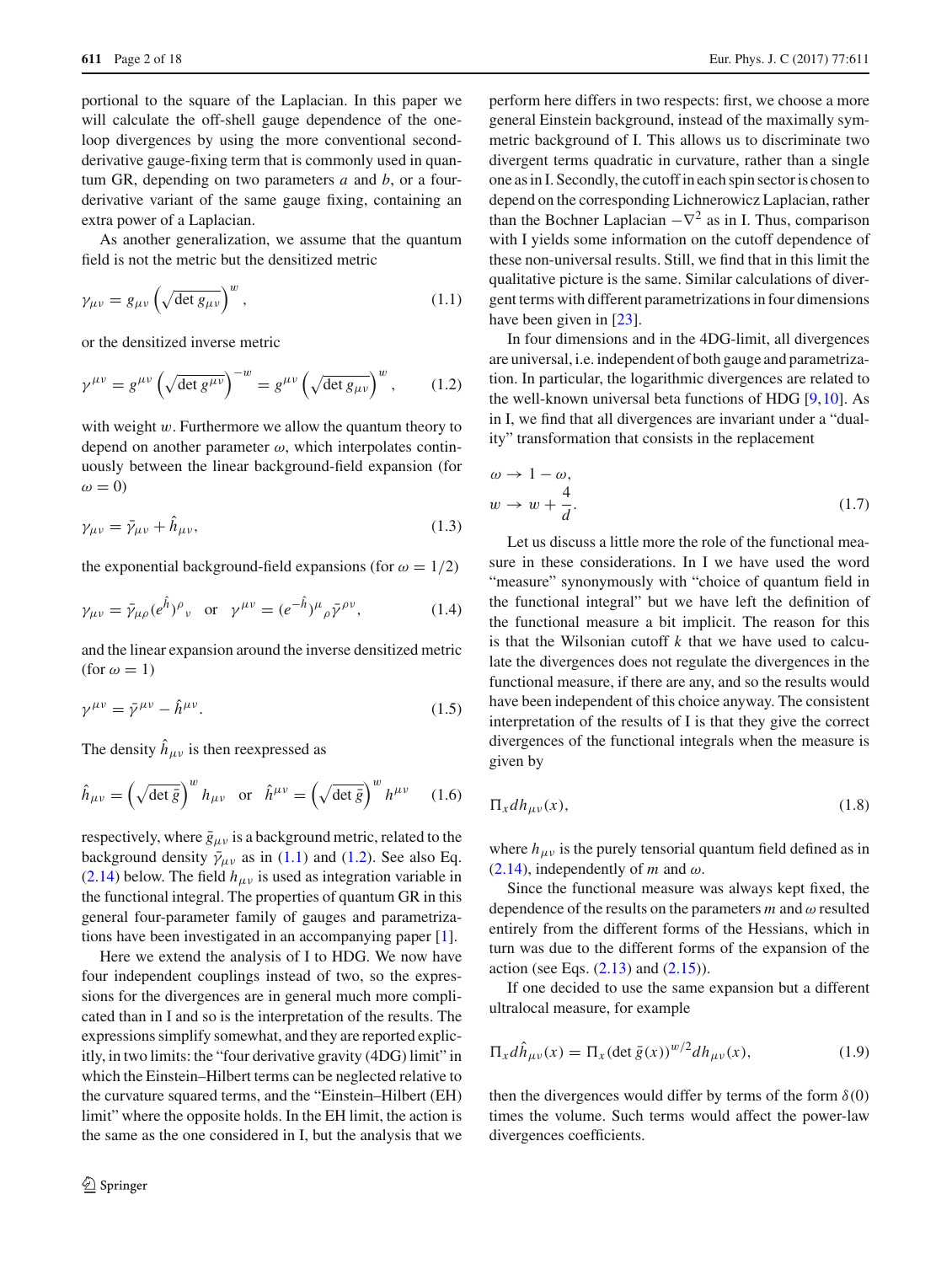We conclude this introduction by listing the contents of the following sections. Section [2](#page-2-0) contains details of our calculations of one-loop divergences. In Sect. [3](#page-8-0) we give a formal proof (at the level of determinants) that the on-shell effective action in  $d = 4$  is gauge independent. (In particular, the effective action of HDG in the 4DG-limit on an Einstein space is gauge-independent.) The main results are presented in Sect. [4.](#page-10-0) In Sect. [5,](#page-13-0) we discuss how the results can be obtained for  $d = 4$  conformal gravity. In Sect. [6,](#page-14-0) we point out that our results show that the duality found in our previous paper I is valid in HDG as well. Section [5](#page-13-0) contains a discussion and conclusions. In the appendix, we summarize the heat kernel coefficients for Lichnerowicz Laplacians on an Einstein manifold.

#### <span id="page-2-4"></span><span id="page-2-0"></span>**2 The one-loop effective action**

#### 2.1 The HDG actions and their equations of motion

In this paper we will consider actions of the general form

<span id="page-2-2"></span>
$$
S(g) = \int d^d x \sqrt{\mp g} \left[ \pm Z_N (R - 2\Lambda) + \alpha R^2 + \beta R_{\mu\nu}^2 \right], \quad (2.1)
$$

where  $Z_N = 1/(16\pi G)$ ,  $\Lambda$  is the cosmological constant,  $\alpha$ ,  $\beta$  are the higher-derivative couplings. The upper sign refers to the Minkowski signature, the lower one to the Euclidean signature. This is not the most general HDG action, because we omit a term  $\gamma R_{\mu\nu\rho\sigma}^2$ ; however, in  $d \leq 4$  this is not a very strong restriction, because the "Gauss–Bonnet" or "Euler" combination

$$
G = R_{\mu\nu\alpha\beta}^2 - 4R_{\mu\nu}^2 + R^2,\tag{2.2}
$$

is either zero (in  $d = 2, 3$ ) or a total derivative (in  $d = 4$ ). Using the identity for the Weyl tensor  $C_{\mu\nu\rho\sigma}$ :

$$
C^{2} \equiv C_{\mu\nu\rho\sigma} C^{\mu\nu\rho\sigma}
$$
  
=  $R^{2}_{\mu\nu\alpha\beta} - \frac{4}{d-2} R^{2}_{\mu\nu} + \frac{2}{(d-1)(d-2)} R^{2}$ , (2.3)

one has

$$
C^{2} = G + \frac{2(d-3)}{d-2}W; \quad W = 2R_{\mu\nu}^{2} - \frac{d}{2(d-1)}R^{2}.
$$
 (2.4)

Thus, modulo terms proportional to *G*, we can replace  $\alpha R^2 +$  $\beta R_{\mu\nu}^2$  by

$$
\frac{1}{2\lambda}W + \frac{1}{\xi}R^2.
$$
 (2.5)

The integral of *W*, like the integral of  $C^2$ , is Weyl-invariant in  $d = 4$ .

The equations of motion are

$$
\pm Z_N(G_{\mu\nu} + \Lambda g_{\mu\nu}) + \alpha E_{\mu\nu}^{(1)} + \beta E_{\mu\nu}^{(2)} = 0, \tag{2.6}
$$

where  $G_{\mu\nu}$  is the Einstein tensor and

$$
E_{\mu\nu}^{(1)} = 2RR_{\mu\nu} - 2\nabla_{\mu}\nabla_{\nu}R + g_{\mu\nu}\left(2\Box R - \frac{1}{2}R^2\right),
$$
  
\n
$$
E_{\mu\nu}^{(2)} = 2R_{\mu\lambda}R_{\nu}^{\lambda} - 2\nabla^{\lambda}\nabla_{(\mu}R_{\nu)\lambda} + \Box R_{\mu\nu}
$$
  
\n
$$
+ \frac{1}{2}(\Box R - R_{\lambda\rho}^2)g_{\mu\nu}.
$$
\n(2.7)

<span id="page-2-3"></span>Let us observe that in the case  $Z_N = 0$  and  $d = 4$  the Einstein condition

$$
R_{\mu\nu} = \frac{1}{d} R g_{\mu\nu} \tag{2.8}
$$

is enough to fulfill the equations of motion. The scalar curvature remains an undetermined constant, since the action is scale-invariant. On the other hand when  $Z_N \neq 0$  the equations of motion together with the Einstein condition further require

<span id="page-2-1"></span>
$$
\mathcal{P} \equiv \frac{4-d}{2} \left( \alpha + \frac{\beta}{d} \right) R^2 \mp \frac{d-2}{2} Z_N \left( R - \frac{2d}{d-2} \Lambda \right) = 0. \tag{2.9}
$$

In particular, in four dimensions the higher-derivative terms do not contribute and the equation of motion is the same as the trace of the Einstein equations with cosmological constant:

<span id="page-2-5"></span>
$$
E \equiv R - \frac{2d}{d - 2}\Lambda = 0.
$$
\n(2.10)

To summarize, the choice of the Einstein condition means that the background is "almost on shell" in the sense that all the equations of motion are satisfied except, in general, for the trace equation  $(2.9)$ . In the special case of pure HDG (no Einstein–Hilbert term) in  $d = 4$  the background is completely on-shell.

## 2.2 Quadratic expansion

The action has to be thought of as a functional of the quantum field  $\gamma_{\mu\nu}$  or  $\gamma^{\mu\nu}$  defined as in [\(1.1\)](#page-1-0) or [\(1.2\)](#page-1-1). For  $w \neq -1/d$ these relations can be inverted to yield

$$
g_{\mu\nu} = \gamma_{\mu\nu} (\det(\gamma_{\mu\nu}))^m; \quad g^{\mu\nu} = \gamma^{\mu\nu} (\det(\gamma_{\mu\nu}))^{-m}, \quad (2.11)
$$

where

$$
\frac{w}{2} = -\frac{m}{1+dm} \quad \text{or} \quad \frac{w}{2} = \frac{m}{1+dm},\tag{2.12}
$$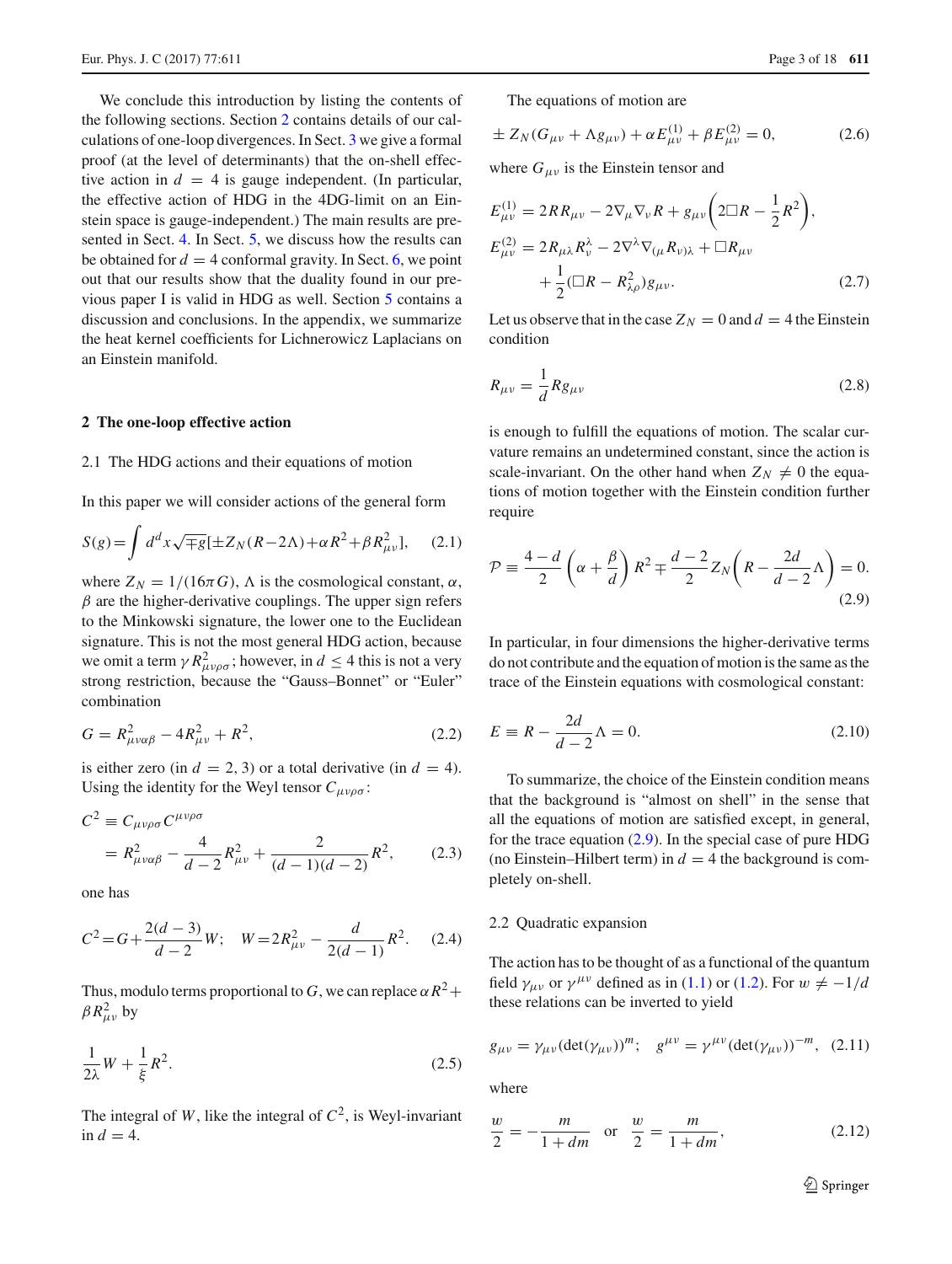respectively. Conversely,  $m = -\frac{w/2}{1+dw/2}$  for [\(1.1\)](#page-1-0) and  $m =$ *w*/2 for [\(1.2\)](#page-1-1). We observe that the relation between *m* and  $w/2$  is an involution. We choose to treat  $m$  as an independent free parameter. All dependence on *m* can be translated into a dependence on  $w$  if needed, using the preceding formulas.

The quantum field is then expanded as in  $(1.3)$  or  $(1.4)$ or [\(1.5\)](#page-1-4), and for the calculation of the one-loop divergences we need the terms to second order in the fluctuation. As explained in [\[1](#page-16-0)], we can start from the quadratic expansion of the action in  $\delta g_{\mu\nu}$ , which has been given in detail in [\[24](#page-16-16)], and then use

<span id="page-3-1"></span>
$$
\delta g_{\mu\nu} = \delta g_{\mu\nu}^{(1)} + \delta g_{\mu\nu}^{(2)} + \cdots, \qquad (2.13)
$$

where  $\delta g_{\mu\nu}^{(n)}$  contains *n* powers of the tensor fluctuation

$$
h_{\mu\nu} = (\det \bar{\gamma})^m \hat{h}_{\mu\nu}.
$$
\n(2.14)

For all four types of expansion considered here, we have

<span id="page-3-2"></span>
$$
\delta g_{\mu\nu}^{(1)} = h_{\mu\nu} + m\bar{g}_{\mu\nu}h,
$$
  
\n
$$
\delta g_{\mu\nu}^{(2)} = \omega h_{\mu\rho}h^{\rho}{}_{\nu} + m h h_{\mu\nu} + m\left(\omega - \frac{1}{2}\right)\bar{g}_{\mu\nu}h^{\alpha\beta}h_{\alpha\beta}
$$
  
\n
$$
+ \frac{1}{2}m^2\bar{g}_{\mu\nu}h^2.
$$
\n(2.15)

The choice  $\omega = 0$  corresponds to the linear expansion of metric [\(1.3\)](#page-1-2),  $\omega = 1/2$  corresponds to the exponential expansion [\(1.4\)](#page-1-3) (and it does not matter if one starts from the metric or from the inverse metric) and  $\omega = 1$  corresponds to the linear expansion of the inverse metric [\(1.5\)](#page-1-4).

In the following we will use these expansions in the action [\(2.1\)](#page-2-2). We note that, for given  $g_{\mu\nu}$  and  $\bar{g}_{\mu\nu}$ , different values of  $\omega$  and *m* will give different fluctuation fields  $h_{\mu\nu}$  and conversely for given  $h_{\mu\nu}$  and  $\bar{g}_{\mu\nu}$ , different values of  $\omega$  and *m* will give different total metrics  $g_{\mu\nu}$ . In the following calculations the action  $(2.1)$ , as a functional of the total metric, will always be kept fixed and also the functional measure for the quantum field will be kept fixed.

#### 2.3 Lichnerowicz Laplacians

The evaluation of the one-loop divergences is based on the knowledge of the coefficients of the small-time expansion of the heat kernel of the kinetic operator appearing in the gauge-fixed Hessian. We will denote  $\bar{\nabla}$  the covariant derivative defined by the background metric  $\bar{g}$ ,  $\Box = \bar{\nabla}^2$  the d'Alembertian and  $-\bar{\nabla}^2$  its Euclidean analog, known as Bochner Laplacian. In GR, the expansion of the action generates non-minimal terms that can be eliminated by choosing the de Donder gauge. The rest can be written in terms of Laplacians. Similarly, the second variation of the HDG action contains non-Laplacian terms such as  $\bar{\nabla}_{\mu} \bar{\nabla}_{\nu} \bar{\nabla}_{\sigma} \bar{\nabla}_{\sigma}$ ,

 $\Box \nabla_{\mu} \nabla_{\nu} \bar{g}_{\rho\sigma} + \bar{g}_{\mu\nu} \nabla_{\rho} \nabla_{\sigma} \Box$  and  $\bar{g}_{\nu\sigma} \nabla_{\mu} \Box \nabla_{\rho} + \bar{g}_{\mu\rho} \nabla_{\nu} \Box \nabla_{\sigma}$ , acting on  $h_{\rho\sigma}$ . The heat kernel expansion for such operators is not known, so we will use the York decomposition to rewrite the Hessian as minimal operators acting on fields with definite spin. For this purpose, it is essential to rewrite all occurrences of  $\Box$  in terms of the Lichnerowicz Laplacians acting on spin-0, spin-1 and spin-2 fields, which are defined (in Euclidean signature) as follows:

$$
\Delta_{L0}\phi = -\bar{\nabla}^{2}\phi,
$$
\n
$$
\Delta_{L1}A_{\mu} = -\bar{\nabla}^{2}A_{\mu} + \bar{R}_{\mu}{}^{\rho}A_{\rho},
$$
\n
$$
\Delta_{L2}h_{\mu\nu} = -\bar{\nabla}^{2}h_{\mu\nu} + \bar{R}_{\mu}{}^{\rho}h_{\rho\nu} + \bar{R}_{\nu}{}^{\rho}h_{\mu\rho} - \bar{R}_{\mu\rho\nu\sigma}h^{\rho\sigma}
$$
\n
$$
- \bar{R}_{\mu\rho\nu\sigma}h^{\sigma\rho}.
$$
\n(2.16)

These operators have the following useful properties:

<span id="page-3-3"></span><span id="page-3-0"></span>
$$
\Delta_{L1} \nabla_{\mu} \phi = \nabla_{\mu} \Delta_{L0} \phi, \qquad (2.17)
$$

$$
\bar{\nabla}_{\mu} \Delta_{L1} \xi^{\mu} = \Delta_{L0} \bar{\nabla}_{\mu} \xi^{\mu},\tag{2.18}
$$

$$
\Delta_{L2} \left( \nabla_{\mu} \nabla_{\nu} \phi \right) = \nabla_{\mu} \nabla_{\nu} \Delta_{L0} \phi, \tag{2.19}
$$

$$
\Delta_{L2} \left( \nabla_{\mu} \xi_{\nu} + \nabla_{\nu} \xi_{\mu} \right) = \nabla_{\mu} \Delta_{L1} \xi_{\nu} + \nabla_{\nu} \Delta_{L1} \xi_{\mu}, \tag{2.20}
$$

$$
\Delta_{L2}\bar{g}_{\mu\nu}\phi = \bar{g}_{\mu\nu}\Delta_{L0}\phi. \tag{2.21}
$$

The York decomposition leads to significant simplifications when the background metric is an Einstein space, i.e. satisfies the condition [\(2.8\)](#page-2-3). (As discussed in Sect. [2.1,](#page-2-4) this is not enough to put the background on-shell.) In the following we will always assume that the background is Einstein, but not that it satisfies [\(2.10\)](#page-2-5).

Now consider the second variations of the curvature squared terms in the action, as given in eqs. (B.6) and (B.7) in [\[24](#page-16-16)]. The terms containing the Riemann tensor can be combined with certain terms containing  $\Box$  to give Lichnerowicz Laplacians. Further using [\(2.8\)](#page-2-3), one arrives at

$$
\alpha \delta g^{\mu\nu} \Big[ \bar{\nabla}_{\mu} \bar{\nabla}_{\nu} \bar{\nabla}_{\alpha} \bar{\nabla}_{\beta} - 2 \bar{g}_{\mu\nu} \Box \bar{\nabla}_{\alpha} \bar{\nabla}_{\beta} + \bar{g}_{\mu\nu} \bar{g}_{\alpha\beta} \Box^{2} \n- \bar{g}_{\nu\beta} \bar{R} \bar{\nabla}_{\mu} \bar{\nabla}_{\alpha} + \frac{d-2}{2} \bar{R} \bar{g}_{\mu\nu} \bar{\nabla}_{\alpha} \bar{\nabla}_{\beta} + \frac{4-d}{2d} \bar{g}_{\mu\nu} \bar{g}_{\alpha\beta} \bar{R} \Box \n- \frac{1}{2} \bar{g}_{\mu\alpha} \bar{g}_{\nu\beta} \bar{R} \Delta_{L2} + \left( \frac{1}{d^2} - \frac{1}{d} + \frac{1}{8} \right) \bar{R}^2 \bar{g}_{\mu\nu} \bar{g}_{\alpha\beta} \n+ \left( \frac{2}{d} - \frac{1}{4} \right) \bar{R}^2 \bar{g}_{\mu\alpha} \bar{g}_{\nu\beta} \Big] \delta g^{\alpha\beta}
$$
\n(2.22)

and

$$
\beta \delta g^{\mu\nu} \left[ \frac{1}{2} \bar{\nabla}_{\mu} \bar{\nabla}_{\nu} \bar{\nabla}_{\alpha} \bar{\nabla}_{\beta} - \frac{1}{2} \bar{g}_{\mu\nu} \Box \bar{\nabla}_{\alpha} \bar{\nabla}_{\beta} - \frac{1}{2} \bar{g}_{\nu\beta} \bar{\nabla}_{\mu} \Box \bar{\nabla}_{\alpha} \right. \\
\left. + \frac{1}{4} \bar{g}_{\mu\nu} \bar{g}_{\alpha\beta} \Box^2 + \frac{1}{4} \bar{g}_{\mu\alpha} \bar{g}_{\nu\beta} \Delta_{L2} \left( \Delta_{L2} - \frac{6}{d} \bar{R} \right) \right. \\
\left. - \frac{3}{2d} \bar{R} \bar{g}_{\nu\beta} \bar{\nabla}_{\mu} \bar{\nabla}_{\alpha} \right]
$$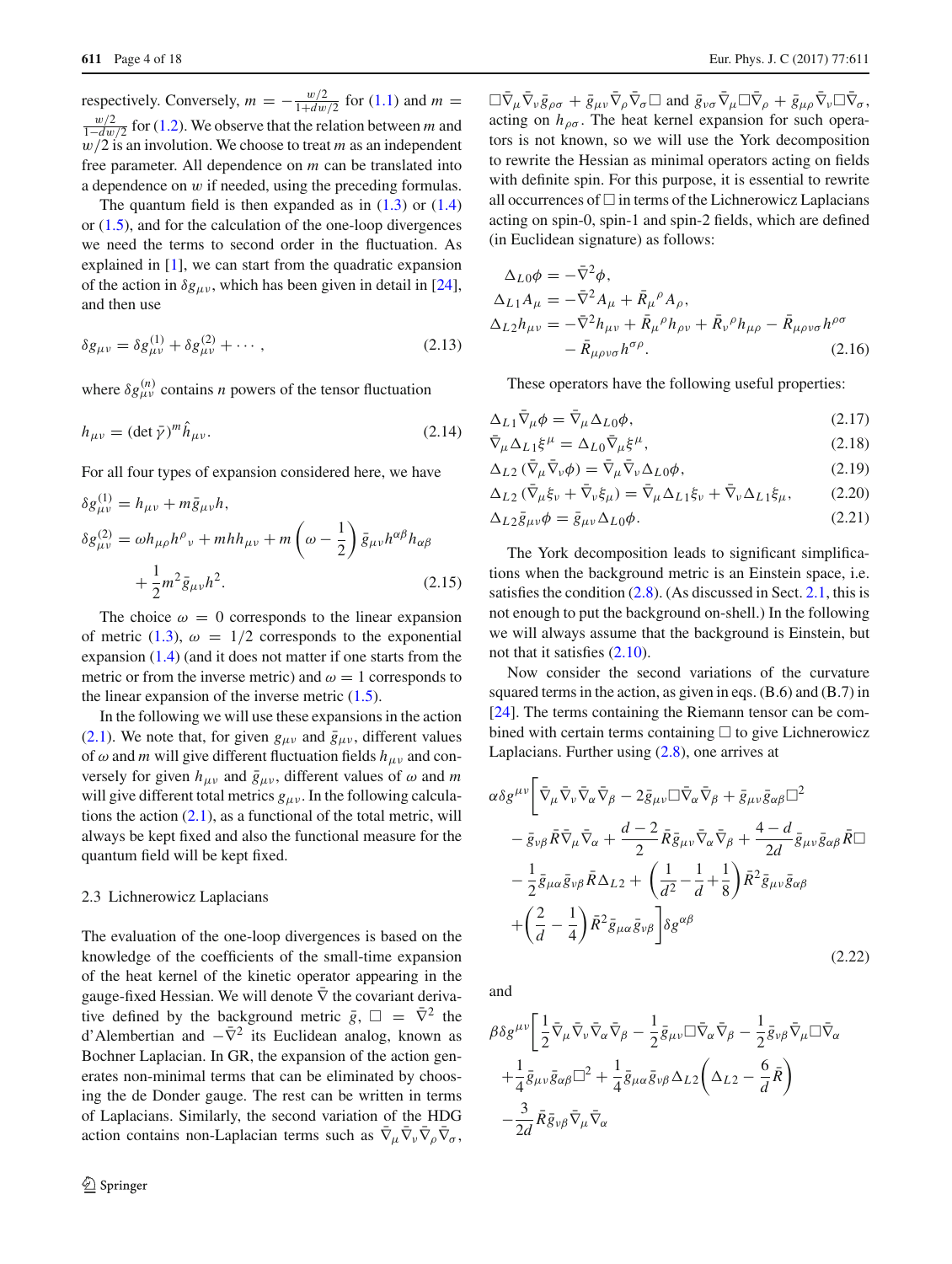$$
+\frac{1}{d}\bar{R}\bar{g}_{\mu\nu}\bar{\nabla}_{\alpha}\bar{\nabla}_{\beta} - \frac{1}{4d}\bar{R}\bar{g}_{\mu\nu}\bar{g}_{\alpha\beta} \Box +\frac{12-d}{4d^2}\bar{R}^2\bar{g}_{\mu\alpha}\bar{g}_{\nu\beta} + \frac{d-8}{8d^2}\bar{R}^2\bar{g}_{\mu\nu}\bar{g}_{\alpha\beta}\bigg] \delta g^{\alpha\beta}.
$$
 (2.23)

All tensor structures are provided by the background metric. We note that this procedure of eliminating the Riemann tensor does not work in the case of the second variation of the Riemann squared term, which is the reason why we do not consider such a term.

## 2.4 York decomposition

The York decomposition is defined by

<span id="page-4-0"></span>
$$
h_{\mu\nu} = h_{\mu\nu}^{TT} + \bar{\nabla}_{\mu}\xi_{\nu} + \bar{\nabla}_{\nu}\xi_{\mu} + \bar{\nabla}_{\mu}\bar{\nabla}_{\nu}\sigma - \frac{1}{d}\bar{g}_{\mu\nu}\bar{\nabla}^{2}\sigma
$$

$$
+ \frac{1}{d}\bar{g}_{\mu\nu}h,
$$
(2.24)

<span id="page-4-1"></span>where  $h_{\mu\nu}^{TT}$  is transverse and tracefree, and  $\hat{\xi}_{\mu}$  is transverse. We will use

$$
\hat{\xi}_{\mu} = \sqrt{-\bar{\nabla}^2 - \frac{\bar{R}}{d}} \xi_{\mu}; \quad \hat{\sigma} = \sqrt{-\bar{\nabla}^2} \sqrt{-\bar{\nabla}^2 - \frac{\bar{R}}{d-1}} \sigma.
$$
\n(2.25)

Employing [\(2.24\)](#page-4-0) and [\(2.25\)](#page-4-1) and assuming that the background is an Einstein space, one finds

$$
\int d^d x \sqrt{\bar{g}} h_{\mu\nu} h^{\mu\nu}
$$
\n
$$
= \int d^d x \sqrt{\bar{g}} \left[ h_{\mu\nu}^{TT} h^{TT\mu\nu} + 2 \hat{\xi}_{\mu} \hat{\xi}^{\mu} + \frac{d-1}{d} \hat{\sigma}^2 + \frac{1}{d} h^2 \right].
$$
\n(2.26)

Using the properties  $(2.17)$ – $(2.21)$ , we have

$$
\int d^d x \sqrt{\bar{g}} h_{\mu\nu} \Delta_{L2} h^{\mu\nu}
$$
\n
$$
= \int d^d x \sqrt{\bar{g}} \left[ h_{\mu\nu}^{TT} \Delta_{L2} h^{TT\mu\nu} + 2 \hat{\xi}_{\mu} \Delta_{L1} \hat{\xi}^{\mu} + \frac{d-1}{d} \hat{\sigma} \Delta_{L0} \hat{\sigma} + \frac{1}{d} h \Delta_{L0} h \right],
$$
\n(2.27)

$$
= \int d^{d}x \sqrt{\bar{g}} \left[ h_{\mu\nu}^{TT} (\Delta_{L2})^{2} h^{TT\mu\nu} + 2 \hat{\xi}_{\mu} (\Delta_{L1})^{2} \hat{\xi}^{\mu} + \frac{d-1}{d} \hat{\sigma} (\Delta_{L0})^{2} \hat{\sigma} + \frac{1}{d} h (\Delta_{L0})^{2} h \right],
$$
 (2.28)

and so on.

Furthermore using

$$
\bar{\nabla}_{\alpha} h^{\alpha}{}_{\nu} = \left(\bar{\nabla}^{2} + \frac{\bar{R}}{d}\right) \xi_{\nu} + \frac{d-1}{d} \bar{\nabla}_{\nu} \left(\bar{\nabla}^{2} + \frac{\bar{R}}{d-1}\right) \sigma + \frac{1}{d} \bar{\nabla}_{\nu} h
$$
\n(2.29)

and

$$
\bar{\nabla}_{\alpha}\bar{\nabla}_{\beta}h^{\alpha\beta} = \frac{d-1}{d}\bar{\nabla}^2\left(\bar{\nabla}^2 + \frac{\bar{R}}{d-1}\right)\sigma + \frac{1}{d}\bar{\nabla}^2h,\quad(2.30)
$$

we find that

$$
\int d^d x \sqrt{\bar{g}} h^{\mu\nu} \bar{\nabla}_{\mu} \bar{\nabla}_{\nu} \bar{\nabla}_{\alpha} \bar{\nabla}_{\beta} h^{\alpha\beta}
$$
\n
$$
= \int d^d x \sqrt{\bar{g}} \left[ \left( \frac{d-1}{d} \right)^2 \sigma \Box^2 \left( \Box + \frac{\bar{R}}{d-1} \right) \sigma \right.
$$
\n
$$
+ 2 \frac{d-1}{d^2} h \Box^2 \left( \Box + \frac{\bar{R}}{d-1} \right) \sigma + \frac{1}{d^2} h \Box^2 h \right], \quad (2.31)
$$
\n
$$
\int d^d x \sqrt{\bar{g}} h^{\mu\nu} \bar{\nabla}_{\mu} \bar{\nabla}_{\alpha} h^{\alpha}{}_{\nu} = \int d^d x \sqrt{\bar{g}}
$$

$$
\times \left[ -\xi_{\mu} \left( \Box + \frac{\bar{R}}{d} \right)^{2} \xi^{\mu} + \left( \frac{d-1}{d} \right)^{2} \sigma \Box \left( \Box + \frac{\bar{R}}{d-1} \right)^{2} \sigma + 2 \frac{d-1}{d^{2}} h \Box \left( \Box + \frac{\bar{R}}{d-1} \right) \sigma + \frac{1}{d^{2}} h \Box h \right], \tag{2.32}
$$

$$
\int d^d x \sqrt{\bar{g}} h^{\mu\nu} \bar{\nabla}_{\mu} \Box \bar{\nabla}_{\alpha} h^{\alpha}{}_{\nu}
$$
\n
$$
= \int d^d x \sqrt{\bar{g}} \Big[ -\xi_{\mu} \Box \left( \Box + \frac{\bar{R}}{d} \right)^2 \xi^{\mu}
$$
\n
$$
+ \left( \frac{d-1}{d} \right)^2 \sigma \Box \left( \Box + \frac{\bar{R}}{d} \right) \left( \Box + \frac{\bar{R}}{d-1} \right)^2 \sigma
$$
\n
$$
+ 2 \frac{d-1}{d^2} h \Box \left( \Box + \frac{\bar{R}}{d} \right) \left( \Box + \frac{\bar{R}}{d-1} \right) \sigma
$$
\n
$$
+ \frac{1}{d^2} h \Box \left( \Box + \frac{\bar{R}}{d} \right) h \Big]. \tag{2.33}
$$

## <span id="page-4-3"></span>2.5 The decomposed Hessian

The expansion of the Euclidean action in powers of *h* has the following quadratic part:

$$
S^{(2)} = \int d^d x \sqrt{\bar{g}} [h_{\mu\nu}^{TT} H^{TT} h^{TT\mu\nu} + \hat{\xi}_{\mu} H^{\xi\xi} \hat{\xi}^{\mu} + \hat{\sigma} H^{\sigma\sigma} \hat{\sigma} + \hat{\sigma} H^{\sigma h} h + h H^{h\sigma} \hat{\sigma} + h H^{hh} h],
$$
 (2.34)

with

<span id="page-4-2"></span>
$$
H^{TT} = \frac{1}{4} Z_N \left( \Delta_{L2} - \frac{2\overline{R}}{d} + \frac{d-2}{d} (1 - 2\omega)(1 + dm)\overline{E} \right)
$$

$$
+ \frac{\beta}{4} \left( (\Delta_{L2})^2 - \frac{6}{d} \overline{R} \Delta_{L2} \right)
$$

<sup>2</sup> Springer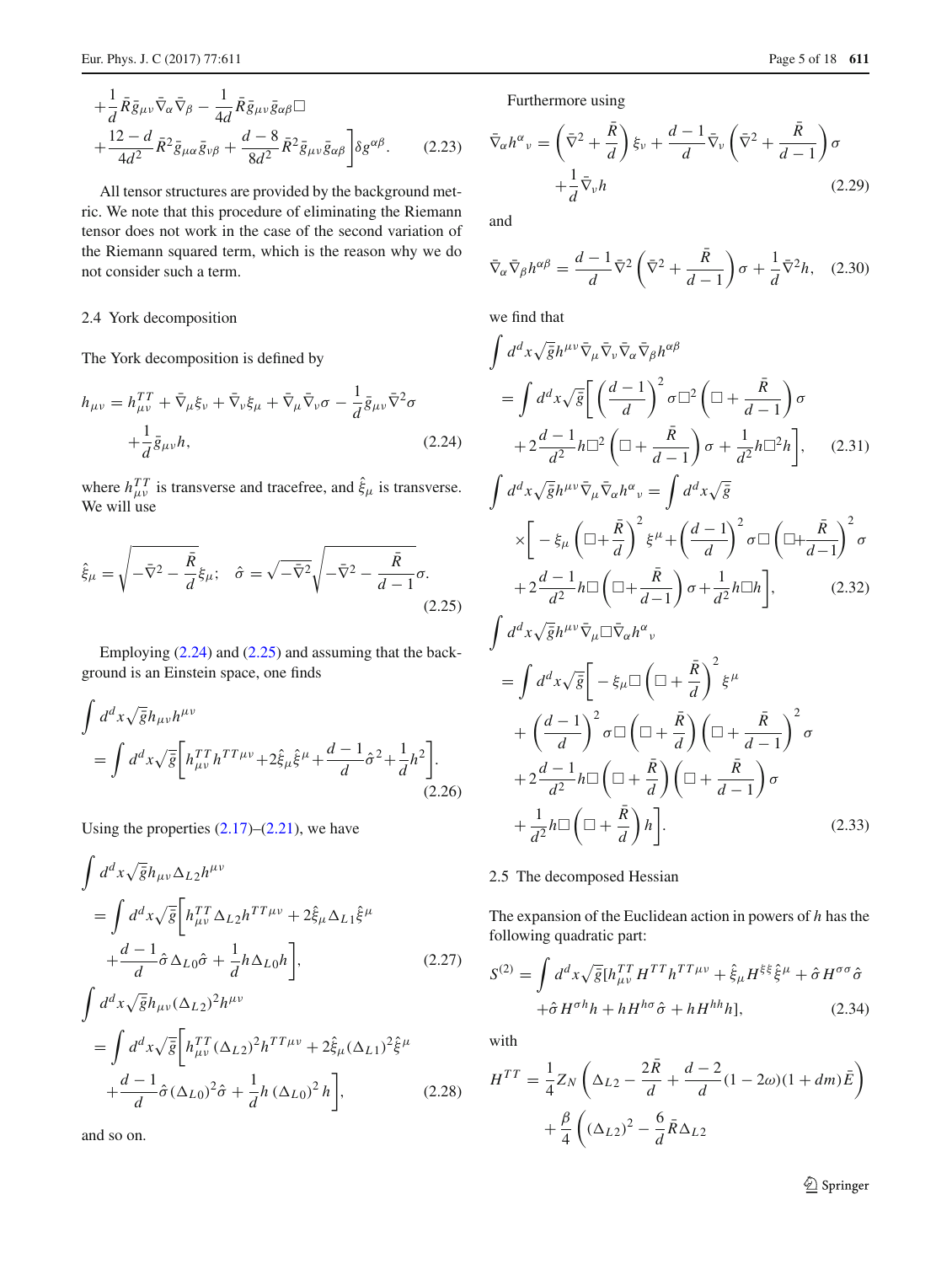$$
+\frac{8-(d-4)(1-2\omega)(1+dm)}{d^2}\bar{R}^2
$$

$$
-\frac{\alpha}{2}\bar{R}\left(\Delta_{L2}-\frac{4-(d-4)(1-2\omega)(1+dm)}{2d}\bar{R}\right),\tag{2.35}
$$

$$
H^{\xi\xi} = \frac{(1 - 2\omega)(1 + dm)}{2d}
$$
  
 
$$
\times \left[ (d - 2)Z_N \bar{E} - \frac{d - 4}{d} (d\alpha + \beta) \bar{R}^2 \right],
$$
 (2.36)

$$
H^{\sigma\sigma} = \frac{d-1}{d} \left\{ -\frac{d-2}{4d} Z_N (\Delta_{L0} - (1 - 2\omega)(1 + dm)\bar{E}) + \frac{d-1}{d} \alpha \left[ (\Delta_{L0})^2 + \frac{d-4}{2(d-1)} \right. \\ \times \bar{R} \left( \Delta_{L0} - \frac{(1 - 2\omega)(1 + dm)}{2} \bar{R} \right) \right] + \frac{\beta}{4} \left[ (\Delta_{L0})^2 + \frac{2(d-4)}{d^2} \right. \\ \times \bar{R} \left( \Delta_{L0} - \frac{(1 - 2\omega)(1 + dm)}{2} \bar{R} \right) \right], \qquad (2.37)
$$

$$
H^{\sigma h} = H^{h\sigma} = \frac{d-1}{2d}(1+d\pi)\sqrt{\Delta_{L0}}
$$
  

$$
\times \sqrt{\Delta_{L0} - \frac{\bar{R}}{d-1}} \left[ -Z_N \frac{d-2}{2d} + \alpha \frac{2(d-1)}{d} \left( \Delta_{L0} + \frac{d-4}{2(d-1)} \bar{R} \right) + \frac{\beta}{2} \left( \Delta_{L0} + \frac{2(d-4)}{d^2} \bar{R} \right) \right],
$$
 (2.38)

$$
H^{hh} = \frac{d-1}{d}(1+dm)^2
$$
  
\n
$$
\times \left\{-Z_N \frac{d-2}{4d} \left(\Delta_{L0} - \frac{\bar{R}}{d-1} + \frac{d-2+d^2m+4\omega}{2(d-1)(1+dm)} \bar{E}\right) + \alpha \frac{d-1}{d} \left((\Delta_{L0})^2 + \frac{d-6}{2(d-1)} \bar{R} \Delta_{L0} + \frac{(d-4)(d-6-4dm+d^2m+4\omega)}{8(d-1)^2(1+dm)} \bar{R}^2\right) + \frac{\beta}{4} \left((\Delta_{L0})^2 + \frac{d^2-10d+8}{d^2(d-1)} \bar{R} \Delta_{L0} + \frac{(d-4)(d-6-4dm+d^2m+4\omega)}{2(d-1)d^2(1+dm)} \bar{R}^2\right)\right\},
$$
\n(2.39)

where  $\bar{E} = \bar{R} - \frac{2d\Lambda}{d-2}$ . If we define the scalar gauge-invariant degree of freedom

<sup>2</sup> Springer

$$
s = \frac{\sqrt{\Delta_{L0}}}{\sqrt{\Delta_{L0} - \frac{\bar{R}}{d-1}}} \hat{\sigma} + (1 + dm)h,
$$
 (2.40)

the scalar sector of the Hessian can be rewritten as

$$
\int d^d x \sqrt{\bar{g}} \left[ s H_s^{ss} s + s H_s^{sh} h + h H_s^{hs} s + h H_s^{hh} h \right], \qquad (2.41)
$$

where

<span id="page-5-0"></span>
$$
H_{s}^{ss} = \frac{d-1}{4d^{3}} \frac{\Delta_{L0} - \frac{R}{d-1}}{\Delta_{L0}} \Biggl\{ -d(d-2)Z_{N}
$$
  
\n
$$
\times \Biggl[ \Delta_{L0} - (1+dm)(1-2\omega) \left( \bar{R} - \frac{2d\Lambda}{d-2} \right) \Biggr]
$$
  
\n
$$
+ 4d(d-1)\alpha \Biggl[ (\Delta_{L0})^{2} + \frac{d-4}{2(d-1)} \Delta_{L0} \bar{R}
$$
  
\n
$$
- \frac{d-4}{4(d-1)} (1+dm)(1-2\omega) \bar{R}^{2} \Biggr]
$$
  
\n
$$
+ d^{2}\beta \Biggl[ (\Delta_{L0})^{2} + 2 \frac{d-4}{d^{2}} \Delta_{L0} \bar{R}
$$
  
\n
$$
- \frac{d-4}{d^{2}} (1+dm)(1-2\omega) \bar{R}^{2} \Biggr] \Biggr\}, \qquad (2.42)
$$

$$
H_s^{sh} = H_s^{hs} = -\frac{d-1}{2d^2} \frac{\Delta_{L0} - \frac{R}{d-1}}{\Delta_{L0}} (1 + dm)^2 (1 - 2\omega) \bar{\mathcal{P}},
$$
\n
$$
1 \quad (1 + dm) \tag{2.43}
$$

$$
H_s^{hh} = -\frac{1}{4d^2} \frac{(1+dm)}{\Delta_{L0}} [d(2d(d-1)m^2(2\omega - 1) + dm(8\omega - 3) - 4m(2\omega - 1) + 4\omega - 1)\Delta_{L0} + 2(1+dm)^2(1-2\omega)\overline{R}]\overline{\mathcal{P}}.
$$
 (2.44)

This form of the Hessian has the virtue that all the terms that contain *h* are proportional to the equation of motion. This shows that the field *h* can be completely disregarded on shell, as one would expect of a gauge-variant variable. This, however, depends on the choice of basis in the space of fields and is only true when the other scalar degree of freedom is gauge-invariant.

On the other hand, this form of the Hessian has the unpleasant feature that the kinetic operator of the field *s* is non-local. One cannot generally absorb the non-local prefactor in a redefinition of *s*, because one is not allowed to perform non-local redefinitions of physical fields.

One notices, however, that the terms with the lowest power of  $\Delta_{L0}$  in each of the three lines in  $H_s^{ss}$  is proportional to  $(1+dm)(1-2\omega)$ . Therefore, if either  $\omega = 1/2$  (exponential parametrization) or  $m = -1/d$  (the "unimodular" measure), each of the square brackets in [\(2.42\)](#page-5-0) is proportional to  $\Delta_{L0}$ and the Hessian of *s* becomes local.

<span id="page-5-1"></span>We further observe that for  $\omega = 1/2$  also the mixed term vanishes and the term  $H_s^{hh}$  becomes local, whereas for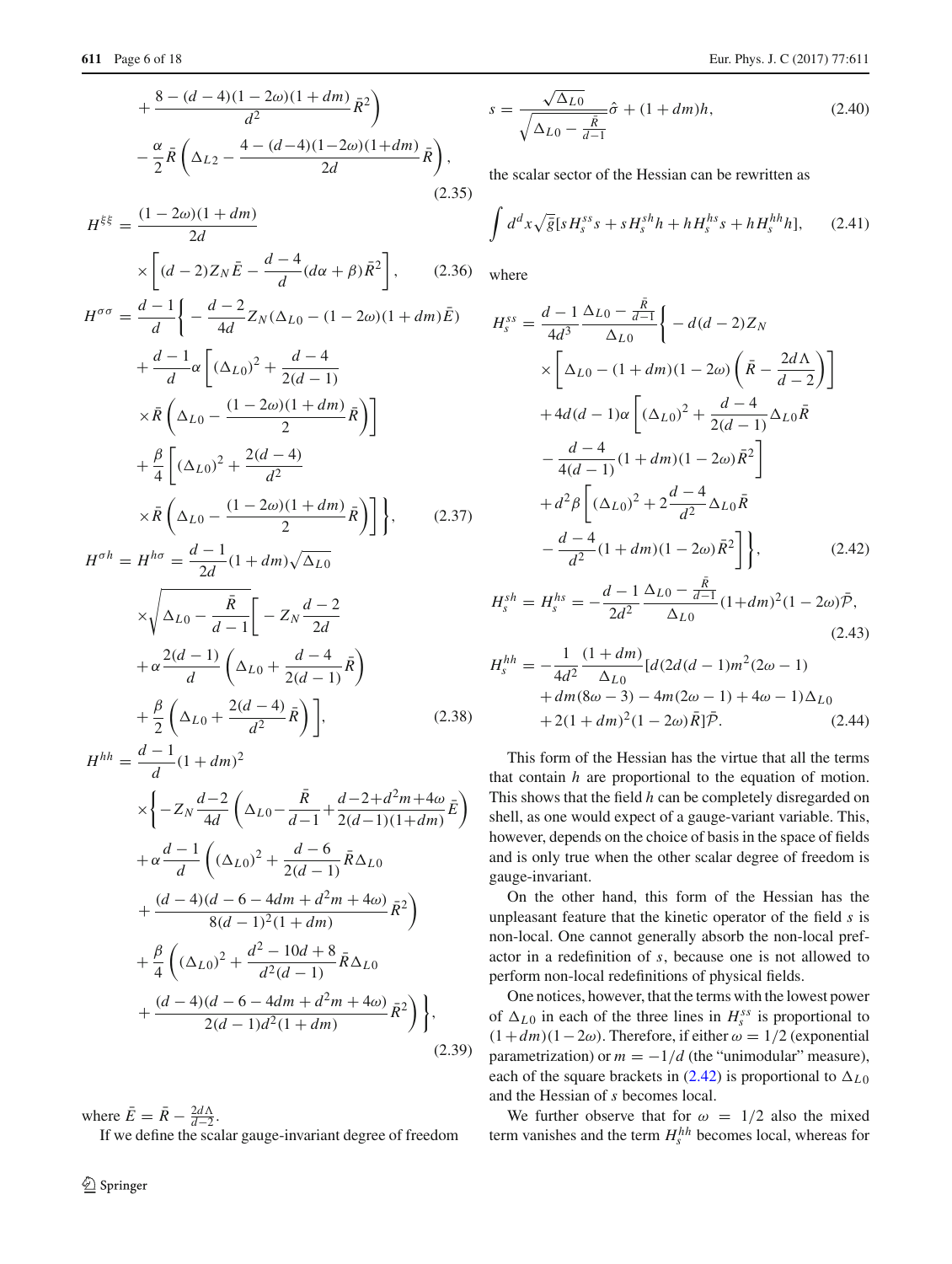Furthermore,  $H_s^{ss}$  becomes local and independent of *m* and  $\omega$  for pure four-derivative gravity ( $Z_N = 0$ ) when  $d = 4$ . In this case the whole Hessian becomes just

<span id="page-6-3"></span>
$$
\frac{1}{4}\beta h_{\mu\nu}^{TT}\left(\Delta_{L2}-\frac{\bar{R}}{2}\right)\left(\Delta_{L2}-\left(1+\frac{2\alpha}{\beta}\right)\bar{R}\right)h^{TT\mu\nu} \n+\frac{3}{16}(3\alpha+\beta)s\Delta_{L0}\left(\Delta_{L0}-\frac{\bar{R}}{3}\right)s.
$$
\n(2.45)

Finally we observe that in the conformal case  $d = 4$ ,  $\beta =$ −3α (which corresponds to having only the term *W* in the action) the *ss* term in the Hessian vanishes too, leaving only the pure spin-2 degree of freedom, with Hessian

<span id="page-6-5"></span>
$$
\frac{1}{4}\beta h_{\mu\nu}^{TT}\left(\Delta_{L2}-\frac{\bar{R}}{2}\right)\left(\Delta_{L2}-\frac{\bar{R}}{3}\right)h^{TT\mu\nu}.
$$
 (2.46)

## <span id="page-6-4"></span>2.6 Two-derivative gauge-fixing terms

We now turn to the discussion of the gauge-fixing and Faddeev–Popov (FP) ghost terms. In most of the following, we use the same two-derivative gauge-fixing term as in I [\[1](#page-16-0)]. The gauge-fixing function is defined as

$$
F_{\mu} = \bar{\nabla}_{\alpha} h^{\alpha}{}_{\mu} - \frac{\bar{b} + 1}{d} \bar{\nabla}_{\mu} h,
$$
\n(2.47)

with a gauge-fixing parameter  $-\infty < \bar{b} < \infty$ . Here  $h_{\mu\nu}$ is the tensorial quantum field defined above and the bars on the covariant derivatives mean that they are calculated from the background metric  $\bar{g}_{\mu\nu}$ . The simplest way to derive the gauge-fixing and FP ghost terms is to use the BRST transformations, which are obtained by replacing the gauge parameters with the FP ghosts. In the present case, we have

$$
\delta_B g_{\mu\nu} = -\delta\lambda [g_{\rho\nu}\nabla_\mu C^\rho + g_{\rho\mu}\nabla_\nu C^\rho],\tag{2.48}
$$

where  $C^{\mu}$  is the FP ghost, and  $\delta\lambda$  is an anticommuting parameter. The BRST transformation for other fields is derived by the requirement of the nilpotency of the transformation:

$$
\delta_B C^{\mu} = \delta \lambda C^{\rho} \partial_{\rho} C^{\mu}, \quad \delta_B \bar{C}_{\mu} = i \delta \lambda B_{\mu}, \quad \delta_B B_{\mu} = 0,
$$
\n(2.49)

where  $\overline{C}_{\mu}$  is the FP anti-ghost and  $B_{\mu}$  is an auxiliary field which enforces the gauge-fixing condition.

In order to derive the gauge-fixing and FP terms, we have to know the transformations on the fluctuation field  $h_{\mu\nu}$ . From the first relation in Eq.  $(2.15)$ , we have

$$
\delta_B h_{\mu\nu} + m\bar{g}_{\mu\nu}\delta_B h + \dots = -\delta\lambda [g_{\rho\nu}\nabla_\mu C^\rho + g_{\rho\mu}\nabla_\nu C^\rho].
$$
\n(2.50)

Anticipating that we will compute the effective action for vanishing expectation value of  $h_{\mu\nu}$ , we can restrict this to the linear terms to obtain

$$
\delta_B h_{\mu\nu} = -\delta\lambda \left[ \bar{\nabla}_{\mu} C_{\nu} + \bar{\nabla}_{\nu} C_{\mu} - \frac{2m}{1+dm} \bar{g}_{\mu\nu} \bar{\nabla}_{\rho} C^{\rho} \right].
$$
\n(2.51)

The gauge-fixing and FP terms are then given as [\[25,](#page-16-17)[26\]](#page-16-18)

<span id="page-6-0"></span>
$$
\mathcal{L}_{\text{GF+FP}}/\sqrt{\bar{g}} = i\delta_B \left[ \bar{C}_{\mu} \left( F^{\mu} + \frac{a}{2Z_{\text{GF}}} B^{\mu} \right) \right] / \delta \lambda
$$
  
\n
$$
= -B_{\mu} \left( F^{\mu} + \frac{a}{2Z_{\text{GF}}} B^{\mu} \right)
$$
  
\n
$$
+ i \bar{C}_{\mu} \left[ \bar{\nabla}_{\alpha} \left( \bar{\nabla}^{\mu} C^{\alpha} + \bar{\nabla}^{\alpha} C^{\mu} \right) \right]
$$
  
\n
$$
- \frac{2m}{1+dm} \bar{g}^{\mu \alpha} \bar{\nabla}_{\rho} C^{\rho} \right)
$$
  
\n
$$
- \frac{1+\bar{b}}{d} \bar{\nabla}^{\mu} \left( \frac{2}{1+dm} \bar{\nabla}_{\rho} C^{\rho} \right) \Big]
$$
  
\n
$$
= -\frac{a}{2Z_{\text{GF}}} \tilde{B}_{\mu} \tilde{B}^{\mu} + \frac{Z_{\text{GF}}}{2a} F_{\mu} F^{\mu}
$$
  
\n
$$
+ i \bar{C}_{\mu} \Delta^{(gh)\mu} {}_{\nu} C^{\nu}, \qquad (2.52)
$$

<span id="page-6-1"></span>and we have set  $\bar{b} = (1 + dm)b$  and defined

<span id="page-6-2"></span>
$$
\tilde{B}_{\mu} = B_{\mu} + \frac{Z_{\text{GF}}}{a} F_{\mu},
$$
\n
$$
\Delta_{\mu\nu}^{(gh)} \equiv \bar{g}_{\mu\nu} \Box + \left(1 - 2\frac{b+1}{d}\right) \bar{\nabla}_{\mu} \bar{\nabla}_{\nu} + \bar{R}_{\mu\nu}.
$$
\n(2.53)

Here *a* is another dimensionless gauge parameter, and  $Z_{\text{GF}}$ is a parameter with dimension  $d - 2$ . Since the  $B_{\mu}$  field involves no derivatives, we can simply integrate it out and then we are left with the gauge-fixing and FP ghost terms.

Using the York decomposition,

$$
F_{\mu} = -\left(\Delta_{L1} - \frac{2\bar{R}}{d}\right)\xi_{\mu}
$$

$$
-\bar{\nabla}_{\mu}\left(\frac{d-1}{d}\left(\Delta_{L0} - \frac{\bar{R}}{d-1}\right)\sigma + \frac{\bar{b}}{d}h\right). \tag{2.54}
$$

Inserting this into the gauge-fixing term in  $(2.52)$ , integrating by parts, rewriting in terms of Lichnerowicz Laplacians and using the York decomposition, we obtain the gaugefixing term

<span id="page-6-6"></span>
$$
S_{\text{GF}} = -\frac{Z_{\text{GF}}}{2a} \int d^d x \sqrt{\tilde{g}} \left[ \hat{\xi}_{\mu} \left( \Delta_{L1} - \frac{2\bar{R}}{d} \right) \hat{\xi}^{\mu} + \frac{(d-1)^2}{d^2} \hat{\sigma} \left( \Delta_{L0} - \frac{\bar{R}}{d-1} \right) \hat{\sigma} + \frac{(d-1)\bar{b}}{d^2} \hat{\sigma} \sqrt{\Delta_{L0}} \sqrt{\Delta_{L0} - \frac{\bar{R}}{d-1}} h + \frac{\bar{b}^2}{d^2} h \Delta_{L0} h \right].
$$
\n(2.55)

We see that a specific combination of scalar degrees of freedom appears in the gauge-fixing term. It is sometimes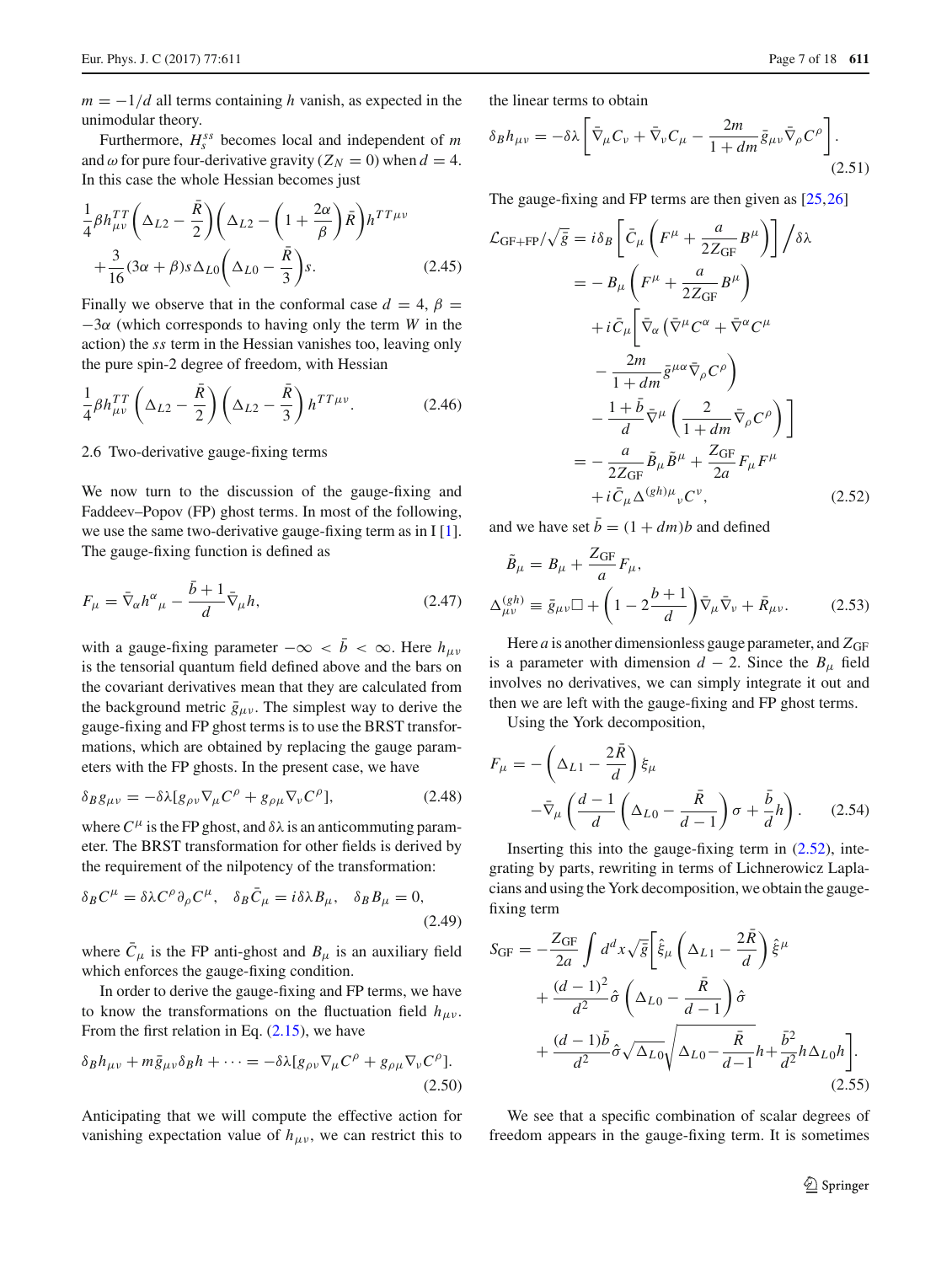convenient to write the scalar sector in terms of the gaugeinvariant variable *s* defined in Eq. [\(2.40\)](#page-5-1) and this new degree of freedom which, in terms of the original fields, is given by

<span id="page-7-0"></span>
$$
\chi = \sigma + \frac{b}{(d-1-b)\Delta_{L0} - \bar{R}}s = \frac{(d-1)\Delta_{L0} - R}{(d-1-b)\Delta_{L0} - \bar{R}}\sigma + \frac{b(1+dm)}{(d-1-b)\Delta_{L0} - \bar{R}}h.
$$
\n(2.56)

A short calculation shows that the Jacobian of the transformation  $(\sigma, h) \rightarrow (s, \chi)$  is 1.

In terms of the new variable, the gauge-fixing action is

<span id="page-7-2"></span>
$$
S_{\text{GF}} = -\frac{Z_{\text{GF}}}{2a} \int d^d x \sqrt{\bar{g}} \left[ \xi_\mu \left( \Delta_{L1} - \frac{2\bar{R}}{d} \right)^2 \xi^\mu \right. \\
\left. + \frac{(d-1-b)^2}{d^2} \chi \Delta_{L0} \left( \Delta_{L0} - \frac{\bar{R}}{d-1-b} \right)^2 \chi \right].
$$
\n(2.57)

From  $(2.56)$  we see that  $\chi$  transforms in the same way as  $\sigma$ . Thus  $\xi$  and  $\chi$  can be viewed as the gauge degrees of freedom and  $h^{TT}$  and *s* as the physical degrees of freedom. We will use this parametrization later.

The ghost action  $(2.52)$  for this gauge fixing contains a non-minimal operator [\[1](#page-16-0)]. We also decompose the ghost into transverse and longitudinal parts

$$
C_{\nu} = C_{\nu}^{T} + \bar{\nabla}_{\nu} C^{L} = C_{\nu}^{T} + \bar{\nabla}_{\nu} \frac{1}{\sqrt{-\bar{\nabla}^{2}}} C^{\prime L},
$$
 (2.58)

and the same for  $C_{\mu}$ . (This change of variables has unit Jacobian.) The ghost action then splits in two terms

<span id="page-7-3"></span>
$$
S_{gh} = i \int d^d x \sqrt{\bar{g}} \left[ \bar{C}^{T\mu} \left( \Delta_{L1} - \frac{2R}{d} \right) C^T_{\mu} + 2 \frac{d - 1 - b}{d} \bar{C}^{\prime L} \left( \Delta_{L0} - \frac{\bar{R}}{d - 1 - b} \right) C^{\prime L} \right].
$$
\n(2.59)

Note for future reference that the gauge-fixing condition and the ghost action are pathological for  $b = d - 1$ .

Let us observe that  $Z_{GF}$  appears in the combination *Z*GF/*a*, where *a* is a dimensionless gauge parameter, while  $Z_{GF}$  is a constant of dimension *d* − 2. There are then two natural options regarding the constant  $Z_{\text{GF}}$ . The first choice is to treat it as a fixed parameter (later we shall identify it with a power of the cutoff). This leads to simpler formulas for many expressions, and we shall use it extensively later. It is, however, not appropriate for the discussion of perturbative Einstein gravity. The reason is that in the limit  $G \rightarrow 0$  the coefficient  $Z_N$  of the Hessian diverges. If we keep  $Z_{GF}$  and *a* constant in the limit, then the gauge-fixing term becomes negligible relative to the rest of the quadratic action. The gauge fluctuations remain unsuppressed and one can anticipate divergences. This is exactly what happens, as we shall mention later on. One can compensate the behavior of  $Z_N$  by keeping  $Z_{\text{GF}}$  fixed and letting simultaneously  $a \to 0$ . Alternatively, one can set  $Z_{GF} = Z_N$ . In this case, in the Gaussian limit  $G \rightarrow 0$ , the kinetic terms of the gauge-invariant and gauge degrees of freedom scale in the same way and one obtains sensible results for all values of *a* and *b*.

In the following we shall discuss also different choices for the gauge fixing. One is the so-called "unimodular physical gauge", where one sets  $\xi_{\mu} = 0$  and  $h = 0$ . As shown in [\[27](#page-16-19)], this is equivalent to the above standard gauge in the limit  $b \to \pm \infty$  and  $a \to 0$ .

#### <span id="page-7-4"></span>2.7 Four-derivative gauge-fixing terms

In HDG it is customary to use gauge-fixing terms that contain four derivatives. In order to further check the gauge independence of the results, in Sect. [3.2](#page-8-1) we consider the gauge fixing in our previous paper [\[24\]](#page-16-16) but now with arbitrary gauge parameters.

We can simply repeat the same procedure to derive the gauge-fixing and FP terms but with additional higherderivative operator

$$
Y_{\mu\nu} \equiv \bar{g}_{\mu\nu} \Box + c \bar{\nabla}_{\mu} \bar{\nabla}_{\nu} - f \bar{\nabla}_{\nu} \bar{\nabla}_{\mu}, \qquad (2.60)
$$

where *c* and *f* are additional gauge parameters:

<span id="page-7-1"></span>
$$
\mathcal{L}_{\text{GF+FP}}/\sqrt{\bar{g}} = i\delta_B \left[ \bar{C}_{\mu} Y^{\mu\nu} \left( F_{\nu} - \frac{a}{2Z_{\text{GF}}} B_{\nu} \right) \right] / \delta \lambda
$$
  
= 
$$
-\frac{a}{2Z_{\text{GF}}} \tilde{B}_{\mu} Y^{\mu\nu} \tilde{B}_{\nu} + \frac{Z_{\text{GF}}}{2a} F_{\mu} Y^{\mu\nu} F_{\nu}
$$

$$
+ i \bar{C}_{\mu} Y^{\mu\nu} \Delta_{\nu\rho}^{(gh)} C^{\rho}, \qquad (2.61)
$$

where the gauge-fixing function  $F_{\mu}$  is defined in [\(2.47\)](#page-6-1), and  $\tilde{B}_{\mu}$  and  $\Delta_{\mu\nu}^{(gh)}$  in [\(2.53\)](#page-6-2). Here we should notice that the dimension of the constant  $Z_{GF}$  is changed to  $d - 4$ .

Note also that the field  $B_{\mu}$  was an auxiliary field in the two-derivative gauge-fixing case  $(2.52)$ , but here it is dynamical. With higher-derivative gauge fixing, quite often only the contribution  $\Delta_{\mu\nu}^{(gh)}$  is incorporated but that from  $Y^{\mu\nu}$  in the FP ghost kinetic term is ignored, and then it is claimed that somehow the contribution from the "third ghost"  $-\frac{1}{2} \log(\det(Y_{\mu\nu}))$  must be added. We see here that this is automatic in the BRST invariant formulation, because we have contributions  $-\log(\det(Y^{\mu\nu}))$  from the FP ghost kinetic term and  $\frac{1}{2}$  log(det( $Y^{\mu\nu}$ )) from the field  $B_{\mu}$ , giving the same result.

Using the York decomposition [\(2.24\)](#page-4-0), we can calculate the contributions without fixing gauge parameters and so can check the gauge dependence directly here. We find that the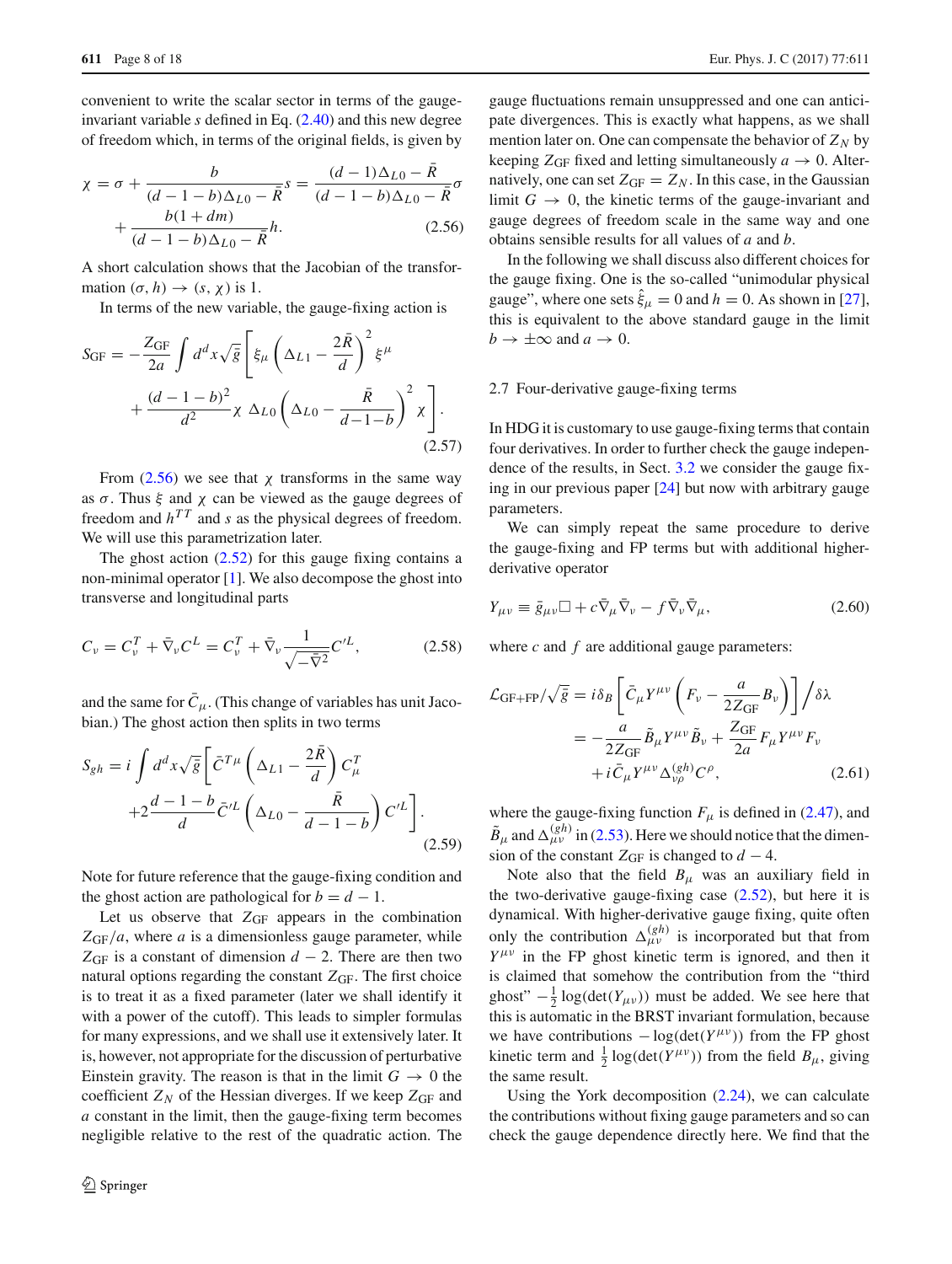terms [\(2.61\)](#page-7-1) are cast into

$$
-\frac{a}{2Z_{GF}}\left[B_{\mu}^{T}\left(\Delta_{L1}-\frac{1-f}{d}\bar{R}\right)B^{\mu T}\right]
$$

$$
+B^{L}\Delta_{L0}\left\{(1+c-f)\Delta_{L0}-\frac{1-f}{d}\bar{R}\right\}B^{L}\right]
$$

$$
+\frac{Z_{GF}}{2a}\left[\xi_{\mu}\left(\Delta_{L1}-\frac{2}{d}\bar{R}\right)^{2}\left(\Delta_{L1}-\frac{1-f}{d}\bar{R}\right)\xi^{\mu}
$$

$$
+\left(\frac{d-1-b}{d}\right)^{2}\chi\Delta_{L0}\left(\Delta_{L0}-\frac{\bar{R}}{d-1-b}\right)^{2}
$$

$$
\times\left\{(1+c-f)\Delta_{L0}-\frac{1-f}{d}\bar{R}\right\}\chi\right]
$$

$$
+i\bar{C}_{\mu}^{T}\left(\Delta_{L1}-\frac{1-f}{d}\bar{R}\right)\left(\Delta_{L1}-\frac{2}{d}\bar{R}\right)C^{\mu T}
$$

$$
+2i\frac{d-1-b}{d}\bar{C}^{L}\Delta_{L0}\left(\Delta_{L0}-\frac{\bar{R}}{d-1-b}\right)
$$

$$
\times\left\{(1+c-f)\Delta_{L0}-\frac{1-f}{d}\bar{R}\right\}C^{L},\qquad(2.62)
$$

where we have defined transverse and longitudinal parts of the  $\tilde{B}_{\mu}$  and FP ghosts  $\bar{C}_{\mu}$  and  $C_{\mu}$ , as usual.

In Sect. [3.1](#page-8-2) we will discuss the gauge independence of the theory in the general quadratic gauge. In Sect. [4.5](#page-12-0) we will restrict ourselves to the class of gauges where  $c = f = 1$  but with generic *a*, *b*. This is equivalent to inserting a Lichnerowicz Laplacian  $\Delta_{L1}$  in the quadratic gauge-fixing term [\(2.52\)](#page-6-0), or in other words to set  $Y^{\mu\nu} = \bar{g}^{\mu\nu} \Delta_{L,1}$ . After performing the York decomposition, this yields additional factors  $\Delta_{L1}$ and  $\Delta_{L0}$  in the quadratic actions of  $\xi_{\mu}$  and  $\chi$ , Eq. [\(2.57\)](#page-7-2). The resulting additional determinants are offset by the determinant of the operator coming from the  $B_{\mu}$  sector, as will become clear in the following.

#### <span id="page-8-0"></span>**3** Universality on-shell in  $d = 4$

In this section we consider the theory in  $d = 4$  on an Einstein background. As noted in Sect. [2.1,](#page-2-4) if we put  $Z_N = 0$ , the equation of motion of HDG is automatically satisfied for  $d = 4$ , so one would expect the effective action to be gaugeand parametrization-independent. We will check that this is indeed the case at the formal level of determinants. In the following section we will have a more explicit check of this property in the expressions for the divergences.

## <span id="page-8-2"></span>3.1 General two-derivative gauge fixing

The Hessian of pure higher-derivative gravity in  $d = 4$ has the simple form [\(2.45\)](#page-6-3), independent of the choice of parametrization. It is expressed entirely in terms of the gaugeinvariant variables  $h^{TT}$  and *s*. These fields do not appear in

the gauge-fixing action, so their contribution to the one-loop effective action is given by

<span id="page-8-3"></span>
$$
\operatorname{Det}\left(\Delta_{L2} - \frac{\bar{R}}{2}\right)^{-1/2} \operatorname{Det}\left(\Delta_{L2} - \left(1 + \frac{2\alpha}{\beta}\right)\bar{R}\right)^{-1/2}
$$
\n
$$
\operatorname{Det}\Delta_{L0}^{-1/2} \operatorname{Det}\left(\Delta_{L0} - \frac{\bar{R}}{3}\right)^{-1/2}.
$$
\n(3.1)

We choose the gauge as in Sect. [2.6.](#page-6-4) It is convenient to express the gauge-fixing term as in [\(2.57\)](#page-7-2). The fields  $\xi$  and  $\chi$  contribute to the one-loop action the terms (as ordered):

$$
\text{Det}\left(\Delta_{L1} - \frac{\bar{R}}{2}\right)^{-1} \text{Det}\Delta_{L0}^{-1/2} \text{Det}\left(\Delta_{L0} - \frac{\bar{R}}{3-b}\right)^{-1}.\tag{3.2}
$$

The ghost action  $(2.59)$  gives the determinants

$$
\text{Det}\bigg(\Delta_{L1} - \frac{\bar{R}}{2}\bigg) \text{Det}\bigg(\Delta_{L0} - \frac{\bar{R}}{3-b}\bigg),\tag{3.3}
$$

and finally the Jacobians of the change of variables from  $h_{\mu\nu}$ to  $h_{\mu\nu}^{TT}$ ,  $\xi^{\mu}$ ,  $\sigma$  and *h* is

<span id="page-8-4"></span>
$$
\text{Det}\left(\Delta_{L1} - \frac{\bar{R}}{2}\right)^{1/2} \text{Det}\Delta_{L0}^{1/2} \text{Det}\left(\Delta_{L0} - \frac{\bar{R}}{3}\right)^{1/2}.
$$
\n(3.4)

Note that the gauge parameter *a* only appears in the Hessian in the prefactors and not in the operators. The only dependence on the gauge parameter *b* is in two determinants that cancel. This proves the gauge independence of the one-loop action. The final result is

<span id="page-8-5"></span>
$$
\frac{\sqrt{\text{Det}\left(\Delta_{L1} - \frac{\bar{R}}{2}\right)}}{\sqrt{\text{Det}\left(\Delta_{L2} - \frac{\bar{R}}{2}\right)}\sqrt{\text{Det}\left(\Delta_{L2} - \left(1 + \frac{2\alpha}{\beta}\right)\bar{R}\right)}\sqrt{\text{Det}\Delta_{L0}}}.
$$
\n(3.5)

#### <span id="page-8-1"></span>3.2 General four-derivative gauge fixing

If we use the general four-derivative gauge fixing of Sect. [2.7,](#page-7-4) we have again the determinants  $(3.1)$  coming from the physical degrees of freedom and [\(3.4\)](#page-8-4) coming from the Jacobians. The determinants coming from the fields  $\xi_{\mu}$  and  $\chi$  are

$$
\text{Det}\left(\Delta_{L1} - \frac{\bar{R}}{2}\right)^{-1} \text{Det}\left(\Delta_{L1} - \frac{1 - f}{4}\bar{R}\right)^{-1/2} \qquad (3.6)
$$
\n
$$
\times \text{Det}\left(\Delta_{L0} - \frac{\bar{R}}{3 - b}\right)^{-1} \times \text{Det}\left(\Delta_{L0} - \frac{1 - f}{4(1 + c - f)}\bar{R}\right)^{-1/2}, \qquad (3.7)
$$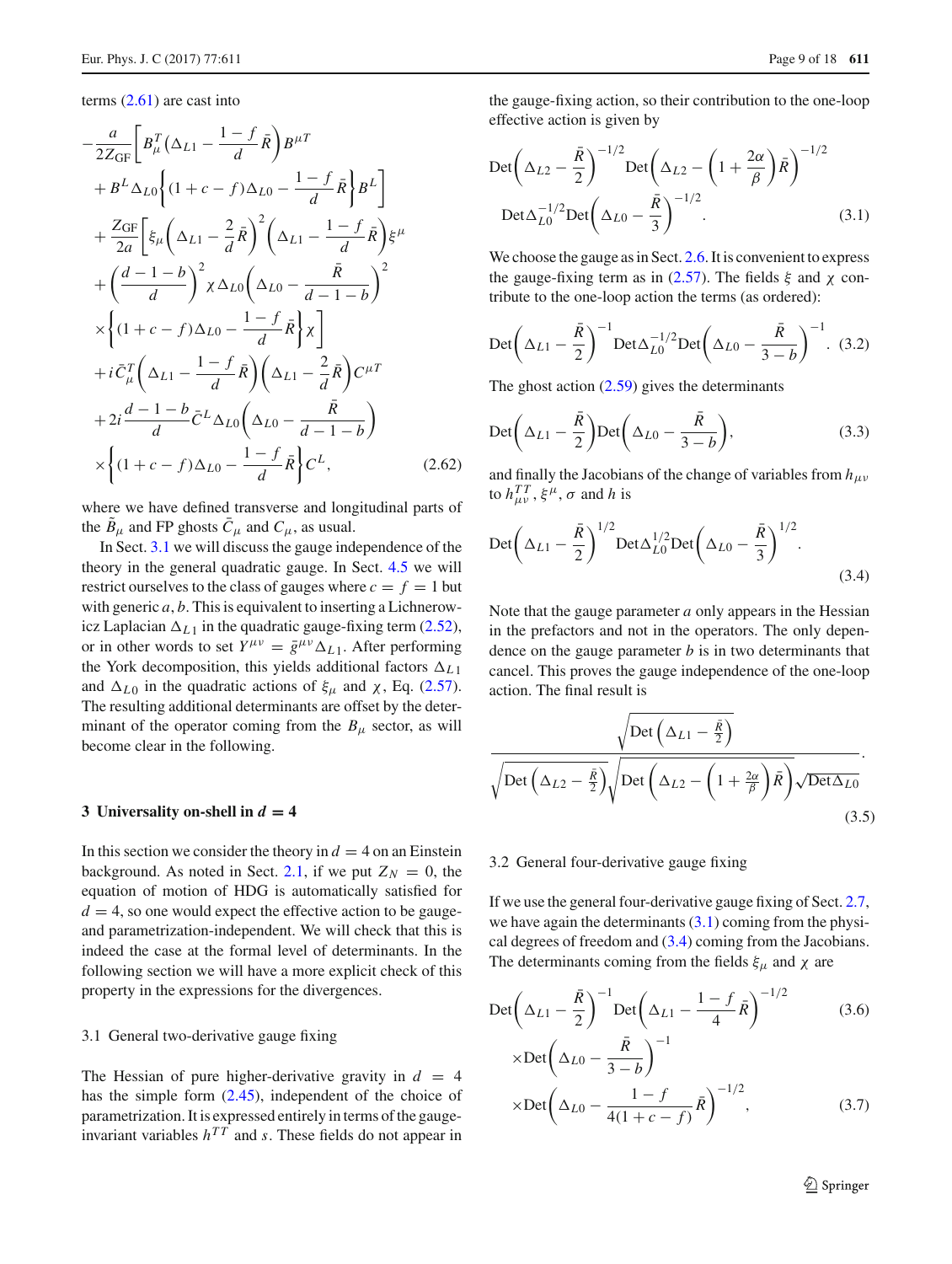the ghosts give

$$
\begin{aligned}\n\text{Det}\left(\Delta_{L1} - \frac{\bar{R}}{2}\right) \text{Det}\left(\Delta_{L1} - \frac{1-f}{4}\bar{R}\right) \\
\times \text{Det}\Delta_{L0} \text{ Det}\left(\Delta_{L0} - \frac{\bar{R}}{3-b}\right) \\
\times \text{Det}\left(\Delta_{L0} - \frac{1-f}{4(1+c-f)}\bar{R}\right),\n\end{aligned} \tag{3.8}
$$

and finally we have the contributions of the  $B_{\mu}$  field

$$
\text{Det}\left(\Delta_{L1} - \frac{1-f}{4}\bar{R}\right)^{-1/2} \text{Det}\Delta_{L0}^{-1/2}
$$

$$
\times \text{Det}\left(\Delta_{L0} - \frac{1-f}{4(1+c-f)}\bar{R}\right)^{-1/2}.
$$
(3.9)

Putting everything together, we see that all the terms depending on the gauge parameters cancel out and the remaining ones give again  $(3.5)$ . Thus we have explicitly shown, at this formal level, that the results are completely gauge independent.

#### 3.3 Physical gauge

In the calculation of Sect. [3.1,](#page-8-2) and even more in Sect. [3.2,](#page-8-1) there is a large number of cancellations between various determinants. Consider instead the "physical" gauge  $\xi_{\mu} = 0$ ,  $h = 0$ , discussed in [\[27,](#page-16-19)[28\]](#page-16-20). It leaves only the fields  $h^{TT}$  and  $\hat{\sigma}$ , and no Jacobians. The Hessians of  $h^{TT}$  and  $\hat{\sigma}$  are given by [\(2.35\)](#page-4-2) and [\(2.37\)](#page-4-2), respectively. There are a real scalar ghost and a real transverse vector ghost, with ghost operators  $\Delta_{L0}$ and  $\Delta_{L1} - R/2$ . Putting together these terms, one immediately obtains the effective action [\(3.5\)](#page-8-5). In fact this is the most direct way of getting it, because there is no cancellation of determinants between unphysical degrees of freedom and ghosts.

#### 3.4 The conformal case

Now we consider the conformal case where  $\beta/\alpha = -3$ . The effective action in this case cannot be simply obtained as a particular case of Eq.  $(3.5)$ , because the action is invariant also under Weyl transformations and this requires a separate gauge fixing.

The Hessian is only nonzero in the spin-2 sector and is given by [\(2.46\)](#page-6-5). For the Weyl invariance we can gauge fix  $h = 0$ , without any ghost because *h* transforms under Weyl transformations by a shift. For diffeomorphisms we choose a standard gauge fixing of the form  $(2.55)$ . Since  $h = 0$ , the value of *b* is immaterial. Equation  $(2.56)$  is replaced by  $\chi = \sigma$ , so the decomposition of the gauge-fixing and ghost actions, and the corresponding determinants, are the same as in Sect. [2.6,](#page-6-4) with  $b = 0$ .

We use the fields  $\hat{\xi}$  and  $\hat{\sigma}$  (see [\(2.25\)](#page-4-1)) in such a way that no Jacobian is needed. The one-loop effective action is

<span id="page-9-0"></span>
$$
\frac{\sqrt{\text{Det}\left(\Delta_{L1} - \frac{\bar{R}}{2}\right)}\sqrt{\text{Det}\left(\Delta_{L0} - \frac{\bar{R}}{3}\right)}}{\sqrt{\text{Det}\left(\Delta_{L2} - \frac{\bar{R}}{2}\right)}\sqrt{\text{Det}\left(\Delta_{L2} - \frac{\bar{R}}{3}\right)}}.
$$
\n(3.10)

The two terms in the denominator come from the TT part. The terms in the numerator come from the ghosts (power 1) and from the gauge-fixing term (power  $-1/2$ ). Note that there is no dependence on the gauge parameter *a*. It only appears in the prefactors of the quadratic action, which drop out.

Alternatively we can choose a different gauge. For Weyl transformations we still choose  $h = 0$ , which leaves no ghost term. For diffeomorphisms we choose the second type of physical gauge explained in the end of section III.B of [\[27](#page-16-19)], namely  $\hat{\sigma} = 0$  and  $\hat{\xi} = 0$ . This is equivalent to taking the Landau gauge limit  $a \to 0$ . The ghosts are a real scalar and a real transverse vector and the ghost operators are  $\Delta_{L0} - \bar{R}/3$ and  $\Delta_{L1} - \bar{R}/2$ . The effective action is given again by [\(3.10\)](#page-9-0).

## 3.5 The Einstein–Hilbert case

Finally we consider the Einstein–Hilbert theory, where we put  $\alpha = \beta = 0$ . In this case it is natural to use the twoderivative gauge fixing. In order to maintain the expressions to a manageable size we write them here for the case  $\omega =$  $m = 0$ . Then from the decompositions in Sects. [2.5](#page-4-3) and [2.6](#page-6-4) we find that the gauge-invariant variable  $h^{TT}$  gives

$$
Det\left(\Delta_{L2} - \frac{\bar{R}}{2} + \frac{1}{2}\bar{E}\right)^{-1/2};
$$
\n(3.11)

the spin-1 field  $\xi_{\mu}$  gives

$$
\text{Det}\left(\Delta_{L1} + \frac{a-1}{2}\bar{R} - 2a\Lambda\right)^{-1/2};\tag{3.12}
$$

the scalars  $\sigma$  and *h* give

$$
\begin{aligned} \text{Det} & \left( \Delta_{L0}^2 + \frac{(4\Lambda(-2a + b^2 - 3) + R(2a - b^2 + 2b - 3))}{(b - 3)^2} \Delta_{L0} \right. \\ & \left. + \frac{4\Lambda(4a\Lambda - aR + R)}{(b - 3)^2} \right), \end{aligned} \tag{3.13}
$$

and finally the ghosts give

$$
\text{Det}\bigg(\Delta_{L1} - \frac{\bar{R}}{2}\bigg) \text{Det}\bigg(\Delta_{L0} - \frac{\bar{R}}{3-b}\bigg). \tag{3.14}
$$

Putting all together, and making the replacements  $a \rightarrow 1/\gamma$ and  $b \rightarrow \beta$ , we find that it agrees with Eq. (4.4) of [\[29\]](#page-16-21). If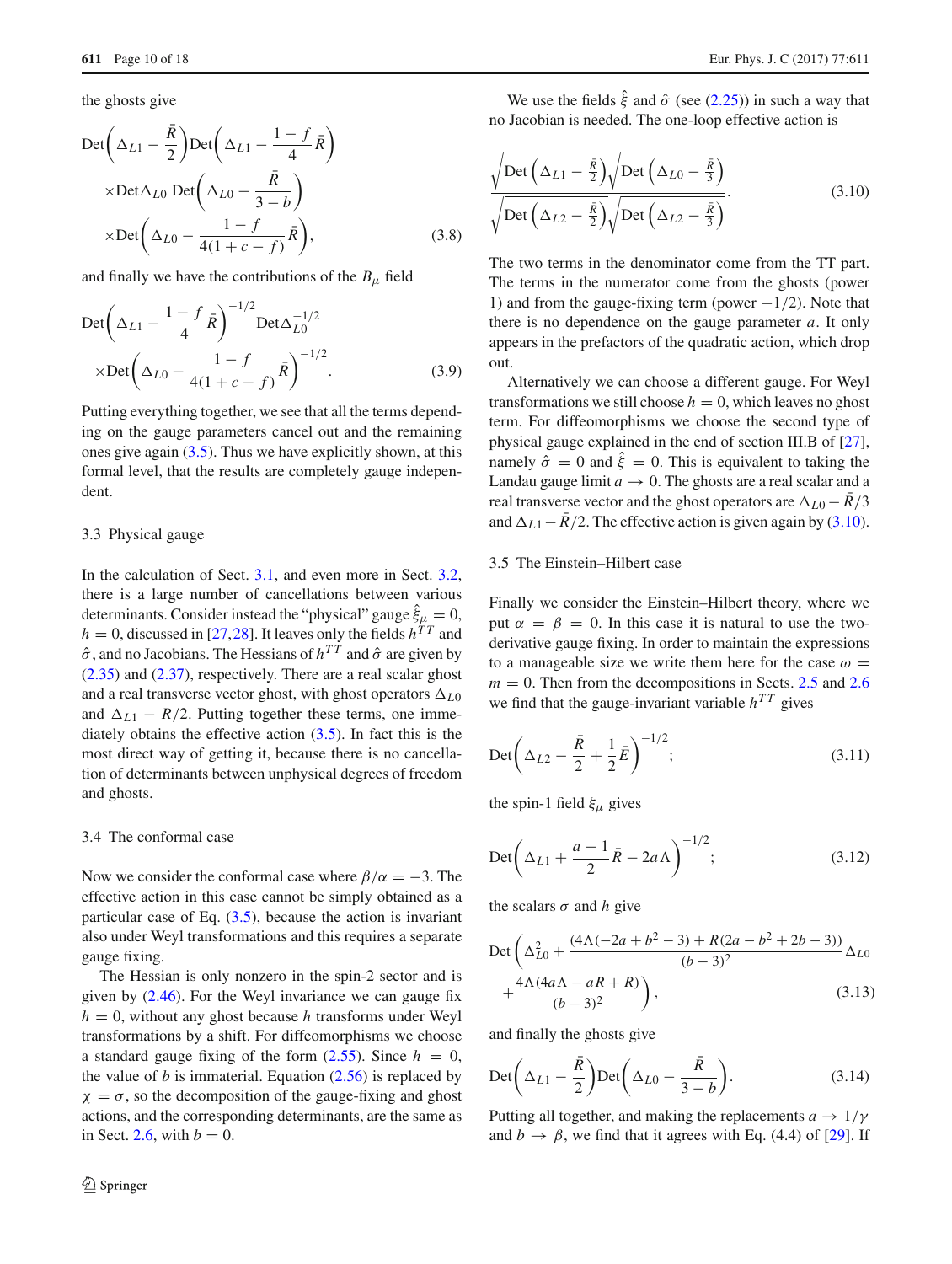we go on shell by putting  $\overline{R} = 4\Lambda$  the scalar contribution cancels the scalar ghost determinant, leaving just

$$
\frac{\sqrt{\text{Det}\left(\Delta_{L1} - \frac{\bar{R}}{2}\right)}}{\sqrt{\text{Det}\left(\Delta_{L2} - \frac{\bar{R}}{2}\right)}},\tag{3.15}
$$

which is gauge independent and agrees with the classic result of [\[30](#page-16-22)]. A slightly more complicated calculation shows that also the dependence on the parameters  $\omega$  and  $m$  automatically goes away on shell.

#### <span id="page-10-5"></span><span id="page-10-0"></span>**4 The divergences**

#### 4.1 Derivation

The one-loop effective action contains a divergent part

<span id="page-10-1"></span>
$$
\Gamma_{k} = \int d^{d}x \sqrt{\bar{g}} \left[ \frac{A_{1}}{16\pi d} k^{d} + \frac{B_{1}}{16\pi (d-2)} k^{d-2} \bar{R} + \beta_{\alpha} \frac{k^{d-4}}{d-4} \bar{R}^{2} + \beta_{\beta} \frac{k^{d-4}}{d-4} \bar{R}_{\mu\nu} \bar{R}^{\mu\nu} + \beta_{\gamma} \frac{k^{d-4}}{d-4} \bar{R}_{\mu\nu\rho\sigma} \bar{R}^{\mu\nu\rho\sigma} \right],
$$
\n(4.1)

where *k* stands for a cutoff. In  $d = 4$ , the power divergences  $k^{d-4}/(d-4)$  of the last three terms are replaced by terms  $log(k/\mu)$ , where we introduced a reference mass scale  $\mu$ . In general one would have separate Riemann squared, Ricci squared and  $R^2$  terms, but on an Einstein space  $(2.8)$  the latter two merge into a single term proportional to  $\bar{R}^2$ . Then we will denote

$$
C_1 = \beta_\alpha + \frac{1}{d}\beta_\beta,\tag{4.2}
$$

the coefficient of the  $\bar{R}^2$  divergence and  $D_1 = \beta_{\gamma}$  the coefficient of the  $\bar{R}_{\mu\nu\rho\sigma} \bar{R}^{\mu\nu\rho\sigma}$  divergence. We note that in I we used a maximally symmetric background, where  $\bar{R}_{\mu\nu\rho\sigma} \,\bar{R}^{\mu\nu\rho\sigma} = \frac{2}{d(d-1)} \,\bar{R}^2$  Thus, the coefficient *C*<sub>1</sub> of I corresponds to the combination  $C_1 + \frac{2}{d(d-1)}D_1$ .

We describe here the algorithm that we use to derive the coefficients. Instead of  $\Gamma_k$  we shall evaluate the derivative [\[31](#page-16-23),[32\]](#page-16-24):

<span id="page-10-2"></span>
$$
\dot{\Gamma}_k = \int d^d x \sqrt{\bar{g}} \left[ \frac{A_1}{16\pi} k^d + \frac{B_1}{16\pi} k^{d-2} \bar{R} + (\beta_\alpha \bar{R}^2 + \beta_\beta \bar{R}_{\mu\nu} \bar{R}^{\mu\nu} + \beta_\gamma \bar{R}_{\mu\nu\rho\sigma} \bar{R}^{\mu\nu\rho\sigma}) k^{d-4} + \dots \right],
$$
\n(4.3)

where the overdot stands for  $k \frac{d}{dk}$ . The advantage of this procedure is that this quantity is convergent. Independently of the renormalizability properties of the theory, it defines a

flow on the space of all couplings that are permitted by the symmetries of the system. The divergences of [\(4.1\)](#page-10-1) in the limit  $k \to \infty$  are then found by integrating the differential equation [\(4.3\)](#page-10-2) from some initial scale  $k_0$  up to  $k$ . The coefficients  $A_1$ ,  $B_1$ ,  $\beta_\alpha$ ,  $\beta_\beta$  and  $\beta_\gamma$  enter in the beta functions of the couplings  $\Lambda$ ,  $G$ ,  $\alpha$ ,  $\beta$ ,  $\gamma$ , but we postpone a discussion of this point to Sect. [7.](#page-14-1)

The technique employed to evaluate the right hand side of [\(4.3\)](#page-10-2) is similar to the one described in I, but this time the cutoff is taken to be a function of the Lichnerowicz Laplacians instead of the Bochner Laplacian  $-\bar{\nabla}^2$ , as in I. In each spin sector, the Lichnerowicz operator  $\Delta_L$  is replaced by the regularized one  $P_k(\Delta_L) = \Delta_L + R_k(\Delta_L)$ , where we use the optimized cutoff  $R_k(\Delta_l) = (k^2 - \Delta_l)\theta(k^2 - \Delta_l)$ . Then  $\dot{\Gamma}_k$ is given by

<span id="page-10-3"></span>
$$
\dot{\Gamma}_k = \frac{1}{2} \text{Tr} \left( \frac{\dot{\Delta}_k^{(2)}}{\Delta_k^{(2)}} \right) + \frac{1}{2} \text{Tr} \left( \frac{\dot{\Delta}_k^{(1)}}{\Delta_k^{(1)}} \right) + \frac{1}{2} \text{Tr} \left( \frac{\dot{\Delta}_k^{(0)}}{\Delta_k^{(0)}} \right)
$$

$$
- \text{Tr} \left( \frac{\dot{\Delta}_{gh,k}^{(1)}}{\Delta_{gh,k}^{(1)}} \right) - \text{Tr} \left( \frac{\dot{\Delta}_{gh,k}^{(0)}}{\Delta_{gh,k}^{(0)}} \right) , \qquad (4.4)
$$

where  $\Delta_k$  are the kinetic operators that appear in each spin sector and the numerator is  $\dot{\Delta}_k = \dot{R}_k(\Delta_L) = 2k^2 \theta (k^2 - \Delta_L)$ . The step function cuts off the trace to eigenvalues of  $\Delta_l$  that are smaller than  $k^2$ . For example in the spin-2 sector

$$
\frac{1}{2}\text{Tr}\left(\frac{\dot{\Delta}_k^{(2)}}{\Delta_k^{(2)}}\right) = \frac{1}{2}\frac{1}{(4\pi)^{d/2}}\n\times [W(\Delta_L^{(2)}, 0)(Q_{d/2}b_0(\Delta_L^{(2)}) + Q_{d/2-1}b_2(\Delta_L^{(2)}))\n+ Q_{d/2-2}b_4(\Delta_L^{(2)})) + W'(\Delta_L^{(2)}, 0)\bar{R}(Q_{d/2}b_0(\Delta_L^{(2)}))\n+ Q_{d/2-1}b_2(\Delta_L^{(2)})) + \frac{1}{2}W''\n\times (\Delta_L^{(2)}, 0)\bar{R}^2(Q_{d/2}b_0(\Delta_L^{(2)})) + \dots],
$$
\n(4.5)

where  $W(\Delta_L^{(2)}, \bar{R}) = \frac{\dot{\Delta}_{Lk}^{(2)}}{\Delta_{Lk}^{(2)}}$  and primes denote derivatives with respect to  $\overline{R}$ . The coefficients  $Q_n$  and the heat kernel coefficients *bn* are listed in Appendix A.

Similar formulas hold for the spin-1 and spin-0 sectors and for the ghosts. In the scalar term,  $\Delta_k^{(0)}$  is a two-by-two matrix, and the fraction has to be understood as the product of  $\dot{\Delta}_k^{(0)}$  with the inverse of  $\Delta_k^{(0)}$ . The functional trace thus involves also a trace over this two-by-two matrix. With these data one can write the expansion of  $(4.4)$  in powers of  $\overline{R}$ , and comparing with  $(4.3)$  one can read off the coefficients  $A_1$ ,  $B_1$ and  $C_1$ .

## 4.2 Results

From now on we will deal with dimensionless variables

<span id="page-10-4"></span> $\tilde{\alpha} = k^{4-d}\alpha$ ,  $\tilde{\beta} = k^{4-d}\beta$ ,  $\tilde{\Lambda} = k^{-2}\Lambda$ ,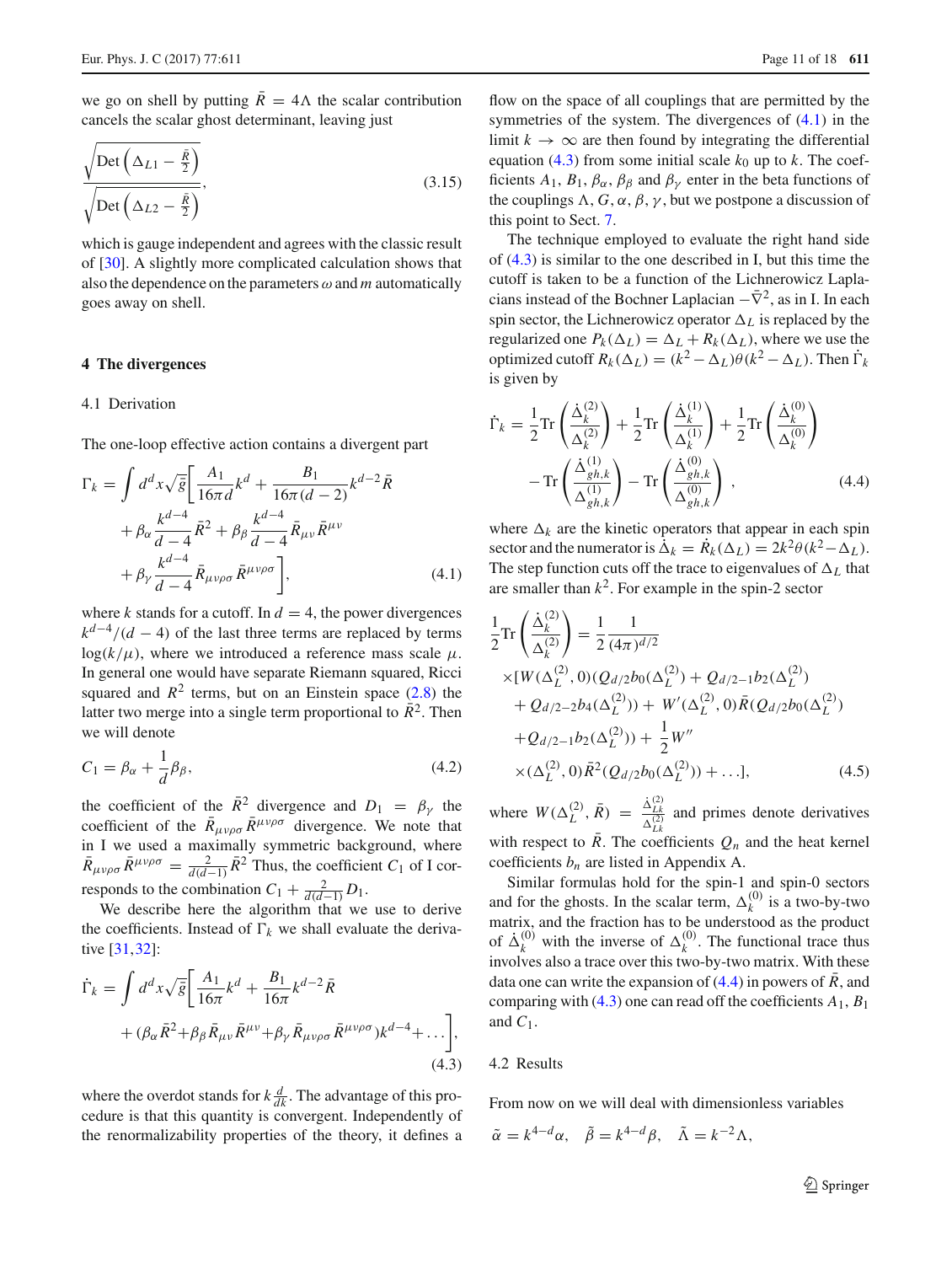$$
\tilde{G} = k^{d-2}G, \quad (\tilde{Z}_N = k^{2-d}Z_N), \tag{4.6}
$$

and

$$
\tilde{Z_{\rm GF}} = \begin{cases} k^{2-d} Z_{\rm GF} \text{ for two-derivative gauge fixing (2.52),} \\ k^{4-d} Z_{\rm GF} \text{ for four-derivative gauge fixing (2.61).} \end{cases}
$$
\n(4.7)

In I, the couplings  $\tilde{\alpha}$  and  $\tilde{\beta}$  were absent, and  $\tilde{G}$  only appeared in the Hessian through the overall prefactor  $Z_N$ . Since this prefactor canceled between numerator and denominator in  $(4.4)$ , the divergences were independent of  $\tilde{G}$ . This does no longer happen in the present theory, so the coefficients *A*1, *B*<sup>1</sup> and  $C_1$  depend in general on the dimension  $d$ , on the measure parameters  $m$  and  $\omega$ , on the gauge parameters  $a$  and  $b$ , and on the couplings  $\tilde{\Lambda}$ ,  $\tilde{G}$ ,  $\tilde{\alpha}$  and  $\tilde{\beta}$ . The general expressions for the coefficients of the divergences are extremely complicated and not instructive. We will therefore only write them in certain limits where they simplify enough.

Compared to I, we have to take into account the additional dependence on the couplings  $\tilde{G}$ ,  $\tilde{\alpha}$  and  $\tilde{\beta}$ . We will consider two limiting situations. One is the limit  $\tilde{\alpha} \rightarrow 0$  and  $\tilde{\beta} \rightarrow 0$ . In this case the beta functions should reduce to those of Einstein–Hilbert gravity and match with those of I (modulo scheme dependences, due to the different form of the cutoff in this paper). Still, the present results are more general because we consider a generic Einstein background, which allows us to distinguish at least two of the higher-derivative couplings, whereas in I a maximally symmetric background was used, allowing us to calculate the coefficient of a single combination of the higher-derivative couplings. We will refer to this as the "Einstein–Hilbert limit" (EH limit).<sup>[2](#page-11-0)</sup>

The other limit consists in taking  $\tilde{Z}_N \rightarrow 0$ , which is equivalent to  $\tilde{G} \rightarrow \infty$ . In this case one is left with functions of the higher-derivative couplings only. We will refer to this as the "four-derivative gravity limit" (4DG-limit).

There is still the freedom of choosing between the twoderivative and four-derivative gauges. In Sects. [4.3](#page-11-1) and [4.4](#page-12-1) we will consider the 4DG- and the EH-limits of the theory, using the two-parameter family of two-derivative gauges introduced in Sect. [2.6.](#page-6-4) In Sect. [4.5](#page-12-0) we will discuss the changes that occur when using the two-parameter family of four-derivative gauges introduced in Sect. [2.7.](#page-7-4) It will turn out that in order to take the EH- and 4DG-limits, different choices have to be made regarding the overall gauge-fixing coefficient *Z*GF. These are spelled out in detail in the following sections.

## <span id="page-11-1"></span>4.3 The 4DG-limit  $(\tilde{Z}_N \rightarrow 0)$

For this calculation we set  $Z_{GF} = 1$ . The coefficients  $A_1$ ,  $B_1$ and  $D_1$  turn out to be universal (i.e. independent of the gauge and parametrization) in any dimension:

<span id="page-11-3"></span>
$$
A_1 = \frac{8(d-2)}{(4\pi)^{d/2-1}\Gamma(d/2)},
$$
  
\n
$$
B_1 = \frac{2}{(4\pi)^{d/2-1}3d^2\tilde{\beta}(4(d-1)\tilde{\alpha}+d\tilde{\beta})\Gamma(d/2)}
$$
  
\n
$$
\times \left[48d(d^3-2d^2-d+2)\tilde{\alpha}^2 + 4(d^5-12d^4+41d^3-102d^2+36d+48)\tilde{\alpha}\tilde{\beta} + (d^5-14d^4+30d^3-60d^2-72d+96)\tilde{\beta}^2\right],
$$
  
\n
$$
D_1 = \frac{-1050+589d-34d^2+d^3}{(4\pi)^{d/2}360\Gamma(d/2)}.
$$
 (4.8)

The coefficient  $C_1$  has a complicated dependence on  $m$ ,  $\omega$ , *a*, *b*,  $\tilde{\alpha}$  and  $\tilde{\beta}$ , which we do not report here. A special case will be given below in  $(4.20)$ . However, in  $d = 4$  all four coefficients, including *C*1, are universal:

<span id="page-11-2"></span>
$$
A_1 = \frac{4}{\pi},
$$
  
\n
$$
B_1 = \frac{15\tilde{\alpha} - 14\tilde{\beta}}{3\pi \tilde{\beta}},
$$
  
\n
$$
C_1 = \frac{1200\tilde{\alpha}^2 + 200\tilde{\alpha}\tilde{\beta} - 183\tilde{\beta}^2}{1920\pi^2 \tilde{\beta}^2},
$$
  
\n
$$
D_1 = \frac{413}{2880\pi^2}.
$$
\n(4.9)

This is an explicit consequence of the statement, made in Sect. [3.1,](#page-8-2) that the one-loop effective action of higherderivative gravity is independent of the parametrization and gauge choice in  $d = 4$ .

The expressions for  $C_1$  and  $D_1$  given above are in agreement with the standard results for the beta functions in HDG [\[9](#page-16-15),[10,](#page-16-3)[33\]](#page-16-25) (also derived by means of [\(4.4\)](#page-10-3) in [\[24](#page-16-16)[,34](#page-16-26)[–36](#page-17-0)]):

$$
\beta_{\tilde{\alpha}} = \frac{1}{(4\pi)^2} \frac{90\tilde{\alpha}^2 - 23\tilde{\beta}^2 - 338\tilde{\gamma}^2 + 15\tilde{\alpha}\tilde{\beta} - 120\tilde{\alpha}\tilde{\gamma} - 199\tilde{\beta}\tilde{\gamma}}{9(\tilde{\beta} + 4\tilde{\gamma})^2},
$$
  
\n
$$
\beta_{\tilde{\beta}} = \frac{1}{(4\pi)^2} \frac{371}{90},
$$
  
\n
$$
\beta_{\tilde{\gamma}} = \frac{1}{(4\pi)^2} \frac{413}{180}.
$$
\n(4.10)

Let us consider what happens if we choose  $Z_{GF} = Z_N$ , as is usually done in Einstein–Hilbert theory. In the 4DGlimit, the coefficients  $A_1$  and  $D_1$  are still given by the formulas given above, but  $B_1$  and  $C_1$  are different, and gaugedependent. However, for the exponential parametrization  $(\omega = \frac{1}{2})$  in  $d = 4$ , one gets the *m*-independent result

<span id="page-11-0"></span><sup>2</sup> The same results can be obtained, at least in some cases, by taking the limit  $\tilde{Z}_N \to \infty$ , which is the same as considering the perturbative regime  $\tilde{G} \rightarrow 0$ .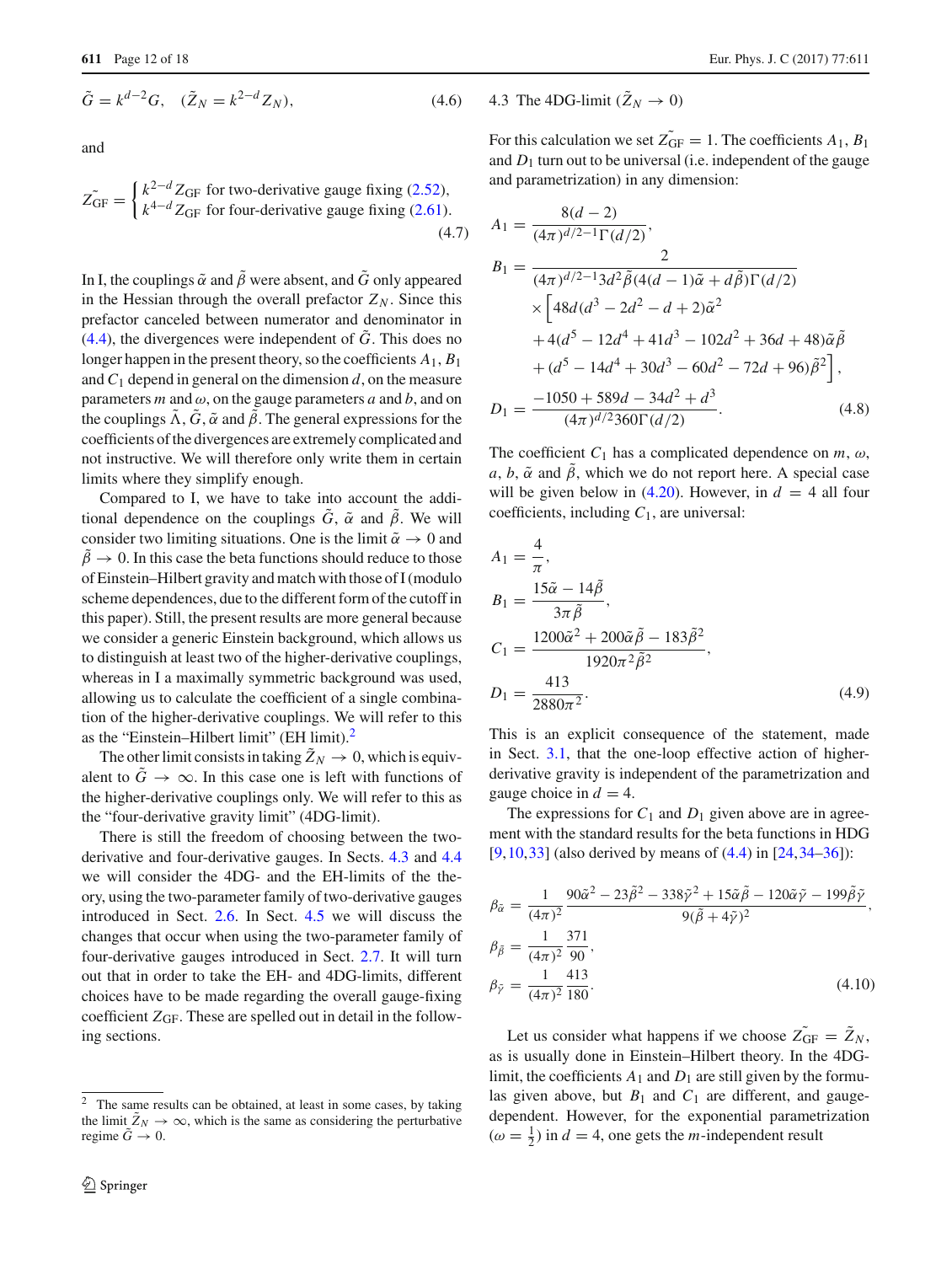<span id="page-12-2"></span>
$$
B_1 = \frac{15\tilde{\alpha}(b-3)^2 + \tilde{\beta}(3a - 14(b-3)^2)}{3\pi(b-3)^2\tilde{\beta}},
$$
  
\n
$$
C_1 = \frac{\tilde{\beta}^2(240a^2 + 40a(b^2 - 18b + 45) - 183(b-3)^4) + 1200\tilde{\alpha}^2(b-3)^4 + 200\tilde{\alpha}\tilde{\beta}(b-3)^4}{1920\pi^2(b-3)^4\tilde{\beta}^2}.
$$
\n(4.11)

We note that in the limit  $a \to 0$  these reproduce the universal formulas given above. This observation agrees with the discussion in the end of Sect. [2.6.](#page-6-4) In the 4DG-limit, at fixed *k*, one sets  $Z_N = 0$ . For fixed *a* and *k*, and with the choice  $Z_{\text{GF}} = Z_N$ , this implies that the gauge-fixing term vanishes too. The situation can be fixed by letting  $a \rightarrow 0$ , with the ratio  $Z_{GF}/a$  fixed and finite. In conclusion, the gauge depen-dence that occurs in [\(4.11\)](#page-12-2) for  $a \neq 0$  is an artifact of a bad gauge-fixing procedure. The correct result is given by [\(4.9\)](#page-11-2).

This problem does not arise in the standard calculation of the beta functions of HDG in  $d = 4$ , because there the gauge fixing is of the type considered in Sect. [3.2.](#page-8-1) When the gaugefixing term contains four derivatives, its overall coefficient is dimensionless in  $d = 4$  and there is never the temptation to introduce a factor  $\tilde{Z}_N$ .

## <span id="page-12-1"></span>4.4 The EH limit

Let us now consider the EH limit  $\tilde{\alpha}$ ,  $\tilde{\beta} \rightarrow 0$ . In this case it is not appropriate to set  $Z_{GF} = 1$ , as we did in the preceding subsection, because of the issue in the gauge fixing discussed in the end of Sect. [2.6.](#page-6-4) Indeed if we insisted on this choice we would find that for  $\tilde{\Lambda} = 0$  only  $A_1$  and  $D_1$  are universal:

<span id="page-12-3"></span>
$$
A_1 = \frac{4(d-3)}{(4\pi)^{d/2-1}\Gamma(d/2)},
$$
  
\n
$$
D_1 = \frac{d^3 - 35d^2 + 606d - 1080}{(4\pi)^{d/2}720\Gamma(d/2)},
$$
\n(4.12)

whereas  $B_1$  and  $C_1$  would contain  $\tilde{G}$  and diverge for  $\tilde{G} \rightarrow 0$ . For this reason we switch now to the choice  $Z_{GF} = Z_N$ , which is more appropriate to discuss this limit.

We find that  $A_1$  and  $D_1$  are still given by [\(4.12\)](#page-12-3). In  $d = 4$ we have

<span id="page-12-4"></span>
$$
A_1 = \frac{1}{\pi},
$$
  
\n
$$
B_1 = \frac{1}{12\pi(b-3)^2(4m+1)}
$$
  
\n
$$
\times \left[3a(-18b(4m+1)^2(2\omega - 1) + 3(2\omega - 1)(4bm + b)^2 + 8m(66(2m+1)\omega - 66m - 31) + 70\omega - 31) + b^2(4m+1)(72m\omega - 36m + 18\omega - 47) -6b(4m+1)(30(4m+1)\omega - 60m - 53) + 9(48m(10m\omega - 5m + 5\omega - 6) + 26\omega - 55)\right],
$$

$$
D_1 = \frac{53}{720\pi^2}.\tag{4.13}
$$

We note that  $\tilde{G}$  does not appear in these expressions, so that they have a smooth limit  $\tilde{G} \rightarrow 0$ . The expression for  $C_1$  is still too long to be written but is likewise independent of  $\tilde{G}$ . We give it only for two cases: in the linear parametrization  $m = \omega = 0$  we have

$$
C_1 = \frac{1}{1920\pi^2(b-3)^4}
$$
  
 
$$
\times \left[ 15a^2(3b^4 - 36b^3 + 162b^2 - 324b + 259) (4.14) -20a(3b^4 - 36b^3 + 176b^2 - 360b + 297) + 24(7b^4 - 59b^3 + 223b^2 - 381b + 252) \right].
$$

and in the exponential parametrization  $\omega = 1/2$ , in which case the result is automatically independent of *m*, we have

$$
C_1 = \frac{240a^2 + 40a(b^2 - 18b + 9) - 3(29b^4 - 348b^3 + 1526b^2 - 3372b + 2709)}{1920\pi^2(b - 3)^4}.
$$
\n
$$
(4.15)
$$

One can plot these functions for fixed parametrization or for fixed gauge. One obtains plots that are very similar to those shown in I. They will not be repeated here.

We report for completeness the expressions  $B_1$  and  $C_1$ for  $d = 4$  in the "unimodular physical" gauge  $b \rightarrow \pm \infty$ ,  $a \to 0$ , for  $\tilde{\alpha}$ ,  $\tilde{\beta}$ ,  $\tilde{G}$  all tending to zero:

<span id="page-12-5"></span>
$$
B_1 = \frac{36m(2\omega - 1) + 18\omega - 47}{12\pi},
$$
  
\n
$$
C_1 = \frac{180m^2(1 - 2\omega)^2 + 10m(36\omega^2 - 44\omega + 13) + 45\omega^2 - 65\omega + 14}{160\pi^2}.
$$
\n(4.16)

#### <span id="page-12-0"></span>4.5 Results with the four-derivative gauge fixing

In the preceding sections we used the two-derivative gaugefixing terms introduced in Sect. [2.6.](#page-6-4) We now discuss briefly the results when the four-derivative gauge-fixing terms of Sect. [2.7](#page-7-4) are used instead.

The formal discussion of Sect. [3](#page-8-0) indicates that in the 4DGlimit in four dimensions, the divergences should be universal. Explicit calculation confirms that in this case the coefficients  $A_1, B_1, C_1, D_1$  are indeed given again by  $(4.9)$ . Furthermore, the coefficients  $A_1$ ,  $B_1$  and  $D_1$  are universal in any dimension and agree with those given in [\(4.8\)](#page-11-3).

In the EH limit the coefficients  $A_1$ , and  $D_1$  in  $d = 4$  are again as in [\(4.13\)](#page-12-4), but the others are slightly different. For *B*<sup>1</sup>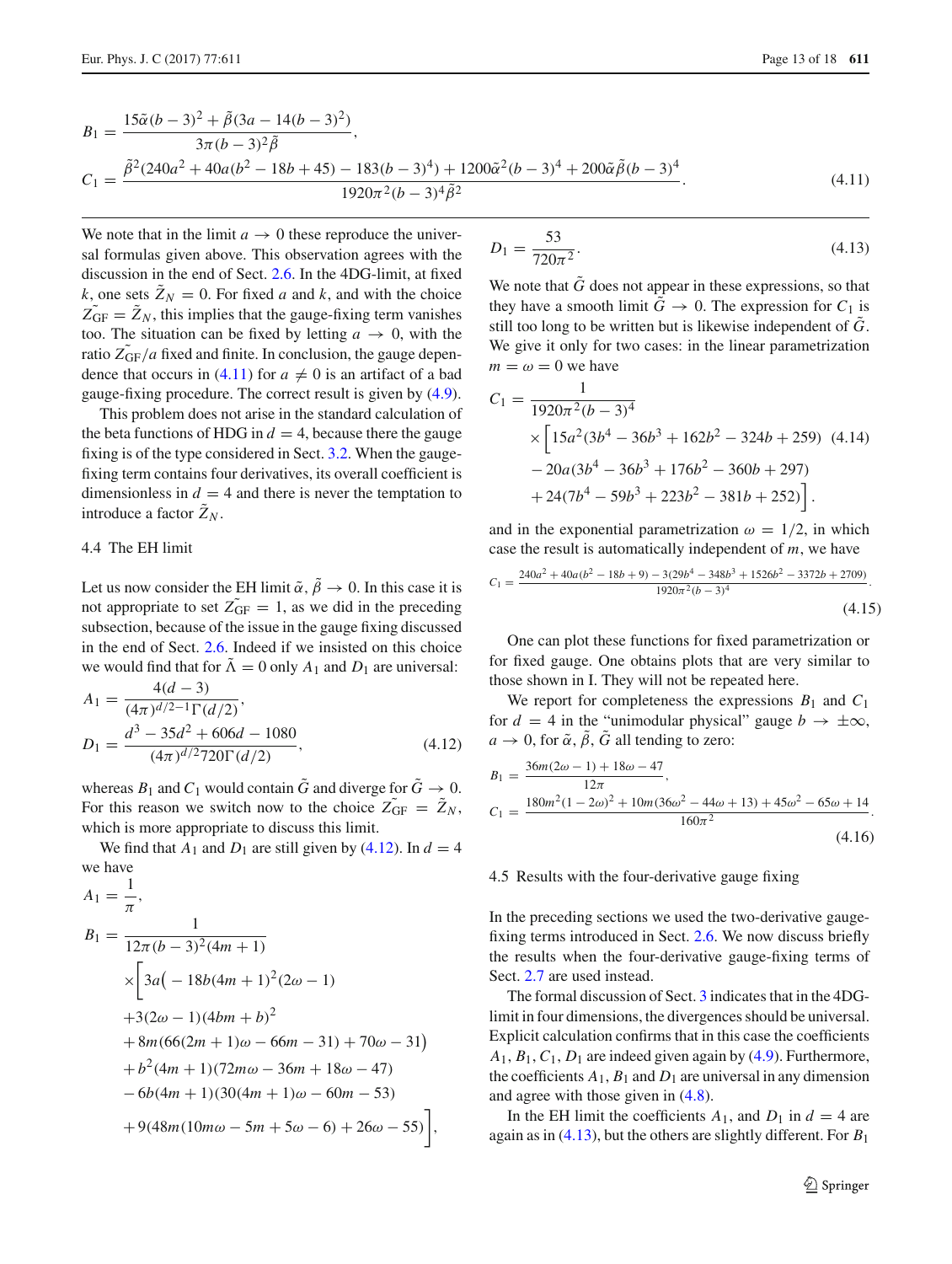one has in general

$$
B_1 = \frac{1}{12\pi(b-3)^2(4m+1)}
$$
  
\n
$$
\times \left[ 6a(-18b(4m+1)^2(2\omega - 1) +3(2\omega - 1)(4bm+b)^2 +8m(66(2m+1)\omega - 66m-31) +70\omega - 31) + b^2(4m+1)(72m\omega - 36m + 18\omega - 47) -6b(4m+1)(30(4m+1)\omega - 60m - 53) + 9(48m(10m\omega - 5m + 5\omega - 6) + 26\omega - 55) \right].
$$
  
\n(4.17)

Similarly the coefficient  $C_1$  in the linear parametrization  $m =$  $\omega = 0$  is

$$
C_1 = \frac{1}{1920\pi^2(b-3)^4}
$$
  
 
$$
\times \left[30a^2t(3b^4 - 36b^3 + 162b^2 - 324b + 259)(4.18) - 5a(15b^4 - 180b^3 + 898b^2 - 1860b + 1575) + 24(7b^4 - 59b^3 + 223b^2 - 381b + 252)\right],
$$

and in the exponential parametrization  $\omega = 1/2$ :

$$
C_1 = \frac{480a^2 + 80a(b^2 - 15b + 9) - 3(29b^4 - 348b^3 + 1526b^2 - 3372b + 2709)}{1920\pi^2(b - 3)^4}.
$$
\n
$$
(4.19)
$$

The result in the unimodular physical gauge  $b \to \pm \infty$ ,  $a \to$ 0 agrees with  $(4.16)$ .

#### 4.6 Exponential parametrization and unimodular gauge

It was found in I that, choosing the exponential parametrization  $\omega = 1/2$  and the unimodular gauge  $b \rightarrow \pm \infty$ , all dependence on the other two parameters *m* and *a*, as well as the dependence on the cosmological constant  $\Lambda$ , drops out.

This result holds true also in the present context, in any dimension and independently of whether the gauge fixing contains two or four derivatives and independently of the treatment of the constant  $Z_{GF}$ . The resulting coefficients are still too cumbersome to write, so we give them again only in two limits.

In the 4DG-limit the coefficients  $A_1$ ,  $B_1$  and  $D_1$  are given by  $(4.8)$  and

<span id="page-13-1"></span>
$$
C_1 = \frac{1}{720(4\pi)^{d/2}d^3\tilde{\beta}^2(4(d-1)\tilde{\alpha} + d\tilde{\beta})^2\Gamma(d/2)}
$$

$$
\times \left[46080\tilde{\alpha}^4(d-1)^2d^2\left(d^2 - d - 2\right) + 1920\tilde{\alpha}^3\tilde{\beta}d(d^6 - 3d^5 + 85d^4 - 285d^3)\right]
$$

$$
+ 106d2 + 288d - 192)
$$
  
+ 16 $\tilde{\alpha}^{2}$  $\tilde{\beta}^{2}$  $(5d8 - 92d7 + 917d6 - 1886d5 + 7964d4-49268d3 + 42360d2 + 25920d - 23040)+ 8 $\tilde{\alpha}$  $\tilde{\beta}^{3}d(5d7 - 132d6 + 1235d5 - 4716d4+ 10988d3 - 28800d2 - 14880d + 46080)+  $\tilde{\beta}^{4}(5d8 - 142d7 + 1288d6 - 4628d5 + 7560d4$   
- 19200d<sup>3</sup> - 17280d<sup>2</sup> - 46080d + 92160). (4.20)$$ 

In the EH limit we have

<span id="page-13-3"></span>
$$
A_1 = \frac{4(d-3)}{(4\pi)^{d/2-1}\Gamma(d/2)},
$$
  
\n
$$
B_1 = \frac{(d^3 - 15d^2 + 24d - 72)}{3d(4\pi)^{d/2-1}\Gamma(d/2)},
$$
  
\n
$$
C_1 = \frac{5d^5 - 147d^4 + 1240d^3 - 3612d^2 + 2880d - 17280}{1440d^2(4\pi)^{d/2}\Gamma(d/2)}
$$
  
\n
$$
D_1 = \frac{d^3 - 35d^2 + 606d - 1080}{720(4\pi)^{d/2}\Gamma(d/2)}.
$$
\n(4.21)

We note that the formulas for *B*<sub>1</sub> and  $C_1 + \frac{2}{d(d-1)}D_1$  do not agree with Eq.  $(5.7)$  in I. This is due to the different choice of cutoff (a function of the Bochner Laplacian in I and of the Lichnerowicz Laplacians here). Specializing to  $d = 4$ , the formula for  $C_1 + \frac{2}{d(d-1)}D_1$  agrees with [\(5.6\)](#page-13-2) in I but *B*<sub>1</sub> does not. This is a signal of the lack of universality of this coefficient.

## <span id="page-13-0"></span>**5** Conformal gravity in  $d = 4$

Independently of the choice of gauge and parametrization, the effective action for conformal gravity is given formally by [\(3.10\)](#page-9-0). This leads to the following flow for the effective action

$$
\dot{\Gamma}_k = \frac{1}{2} \text{Tr} \left( \frac{\dot{\Delta}_k^{(2)}}{\Delta_k^{(2)}} \right) - \frac{1}{2} \text{Tr} \left( \frac{\dot{\Delta}_{gh,k}^{(1)}}{\Delta_{gh,k}^{(1)}} \right) - \frac{1}{2} \text{Tr} \left( \frac{\dot{\Delta}_{gh,k}^{(0)}}{\Delta_{gh,k}^{(0)}} \right), \tag{5.1}
$$

where

$$
\Delta_k^{(2)} = \left( P_k(\Delta_{L2}) - \frac{1}{2} \bar{R} \right) \left( P_k(\Delta_{L2}) - \frac{1}{3} \bar{R} \right),
$$
  
\n
$$
\Delta_k^{(1)} = P_k(\Delta_{L1}) - \frac{1}{2} \bar{R},
$$
  
\n
$$
\Delta_k^{(0)} = P_k(\Delta_{L0}) - \frac{1}{3} \bar{R}.
$$
\n(5.2)

Proceeding as before we find

<span id="page-13-2"></span>
$$
A_1 = \frac{3}{(4\pi)^2},\tag{5.3}
$$

$$
B_1 = \frac{41}{6(4\pi)^2},\tag{5.4}
$$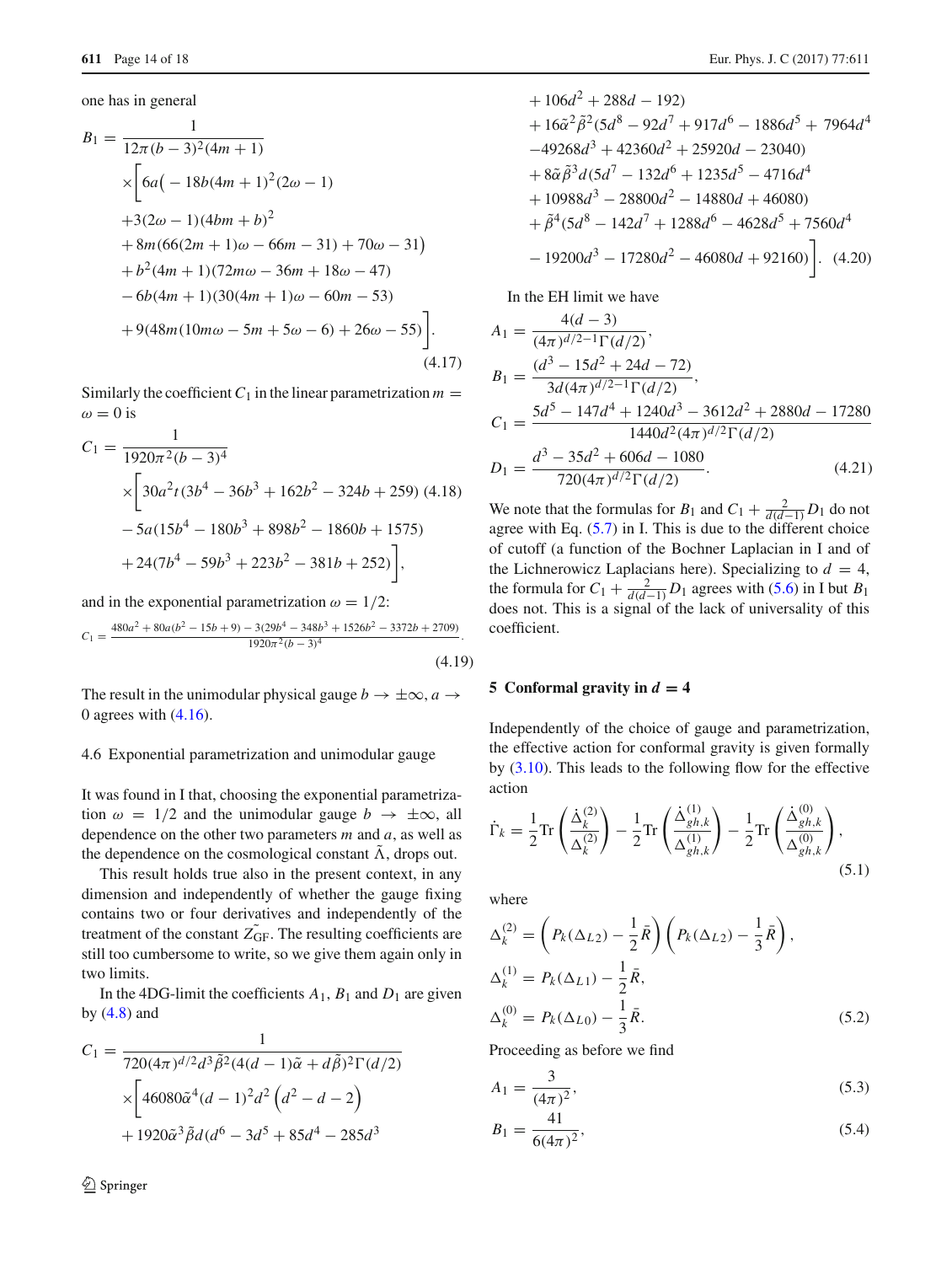$$
C_1 = -\frac{199}{180(4\pi)^2},\tag{5.5}
$$

$$
D_1 = \frac{137}{60(4\pi)^2}.
$$
\n(5.6)

We observe that the logarithmic divergences are given by

<span id="page-14-2"></span>
$$
\frac{1}{(4\pi)^2} \left[ b_4 \left( \Delta_{L2} - \frac{1}{2} \bar{R} \right) + b_4 \left( \Delta_{L2} - \frac{1}{3} \bar{R} \right) - b_4 \left( \Delta_{L1} - \frac{1}{2} \bar{R} \right) - b_4 \left( \Delta_{L2} - \frac{1}{2} \bar{R} \right) \right].
$$
\n(5.7)

The coefficients  $C_1$  and  $D_1$  agree with previous calculations reported in [\[37](#page-17-1),[38](#page-17-2)].

#### <span id="page-14-0"></span>**6 Duality**

One of the main results of I was the existence of a discrete idempotent transformation leaving the functional measure, and the divergences, invariant. That invariance extends also to HDG, at least on an Einstein background. In any dimension and in any gauge we find that the divergences  $A_1$ ,  $B_1$ ,  $C_1$  and *D*<sub>1</sub> have the duality symmetry:

$$
A_1(\omega, m) = A_1 \left( 1 - \omega, -m - \frac{2}{d} \right),
$$
  
\n
$$
B_1(\omega, m) = B_1 \left( 1 - \omega, -m - \frac{2}{d} \right),
$$
  
\n
$$
C_1(\omega, m) = B_1 \left( 1 - \omega, -m - \frac{2}{d} \right),
$$
  
\n
$$
D_1(\omega, m) = C_1 \left( 1 - \omega, -m - \frac{2}{d} \right).
$$
 (6.1)

This duality is only manifest if the coefficient *b* enters in the gauge fixing [\(2.47\)](#page-6-1) through the combination  $\bar{b}$  =  $b(1 + dm)$ . With other definitions of this coefficient a form of duality will still be present but it will have a much more complicated form. The calculations reported here indicate that this duality is not limited to Einstein gravity. It will be interesting to understand more generally under what circumstances this property holds.

A transformation can be an invariance of a quantum theory if it leaves invariant the action (and its expansion) and the functional measure. As discussed in the introduction, in our one-loop calculations we keep the functional measure fixed at  $(1.8)$  and the origin of the  $\omega$ - and *m*-dependence of the results must lie in the form of the Hessians. One can indeed check explicitly that the Hessians given in Sects. [2.5](#page-4-3) and [2.6](#page-6-4) are duality-invariant.

Furthermore, it was observed in I that the functional measures

$$
\Pi_x d\gamma_{\mu\nu}(x) = \Pi_x d\hat{h}_{\mu\nu}(x)
$$

where  $\gamma_{\mu\nu}$  and  $\hat{h}_{\mu\nu}$  have weight w, and

$$
\Pi_x d\gamma^{\mu\nu}(x) = \Pi_x d\hat{h}^{\mu\nu}(x)
$$

where  $\gamma^{\mu\nu}$  and  $\hat{h}^{\mu\nu}$  have weight w', are equivalent. These weights are related by

$$
\frac{w'}{2} = \frac{w}{2} + \frac{2}{d}, \quad \text{which is the same as } m' = -m - \frac{2}{d}.
$$
\n
$$
(6.2)
$$

Thus, if we keep the same action, the functional integrals are equivalent. Again, these measures would give rise to different power-law divergence coefficients, but duality would still hold for each choice of measure.

Conversely, we could understand the invariance of the Hessian as follows. We have the functional integral

<span id="page-14-4"></span>
$$
\int [\Pi_x d\gamma_{\mu\nu}(x)] e^{-S[g_{\mu\nu}]}.
$$
\n(6.3)

where  $\gamma_{\mu\nu}$  is related to the metric by [\[1\]](#page-16-0)

<span id="page-14-3"></span>
$$
\gamma_{\mu\nu} = g_{\mu\nu} (\det g)^{w/2}.
$$
\n(6.4)

Solving [\(6.4\)](#page-14-3) for  $g_{\mu\nu}$  and substituting it into [\(6.3\)](#page-14-4), we have

$$
\int [\Pi_x d\gamma_{\mu\nu}(x)] e^{-S[\gamma_{\mu\nu}(\det \gamma)^m]}, \tag{6.5}
$$

with  $m = -\frac{w/2}{1+dw/2}$ . Simply rewriting  $\gamma_{\mu\nu}$  as  $g_{\mu\nu}$ , we are lead to

$$
\int [\Pi_x dg_{\mu\nu}(x)]e^{-S[g_{\mu\nu}(\det g)^m]}.
$$
\n(6.6)

This is a functional integral with fixed quantum field, but the metric in the action is transformed. Viewed this way, the invariance should appear as an invariance of the action with the quantum field kept fixed. This is precisely the calculation we have given. The above discussion by the invariance of the measure suggests that duality is exact, but our calculation is done only at one loop. It would be interesting to check if the latter approach also gives the exact result.

The existence of the duality is, however, more general. If we used a functional measure that contains the determinant of a "De Witt" metric in functional space, the measure itself would be invariant under arbitrary field redefinitions [\[39](#page-17-3)]. In particular, it would be independent of *m* and of the choices  $\omega = 0, 1/2, 1$ . Such a measure would give rise to powerlaw divergence coefficients from the ones reported here, but duality would again appear because it is an invariance of the Hessian.

## <span id="page-14-1"></span>**7 Concluding remarks**

In this paper we have extended the analysis of  $I$  [\[1\]](#page-16-0) from Einstein–Hilbert gravity to higher-derivative gravity containing the squares of the Ricci scalar and Ricci tensor. In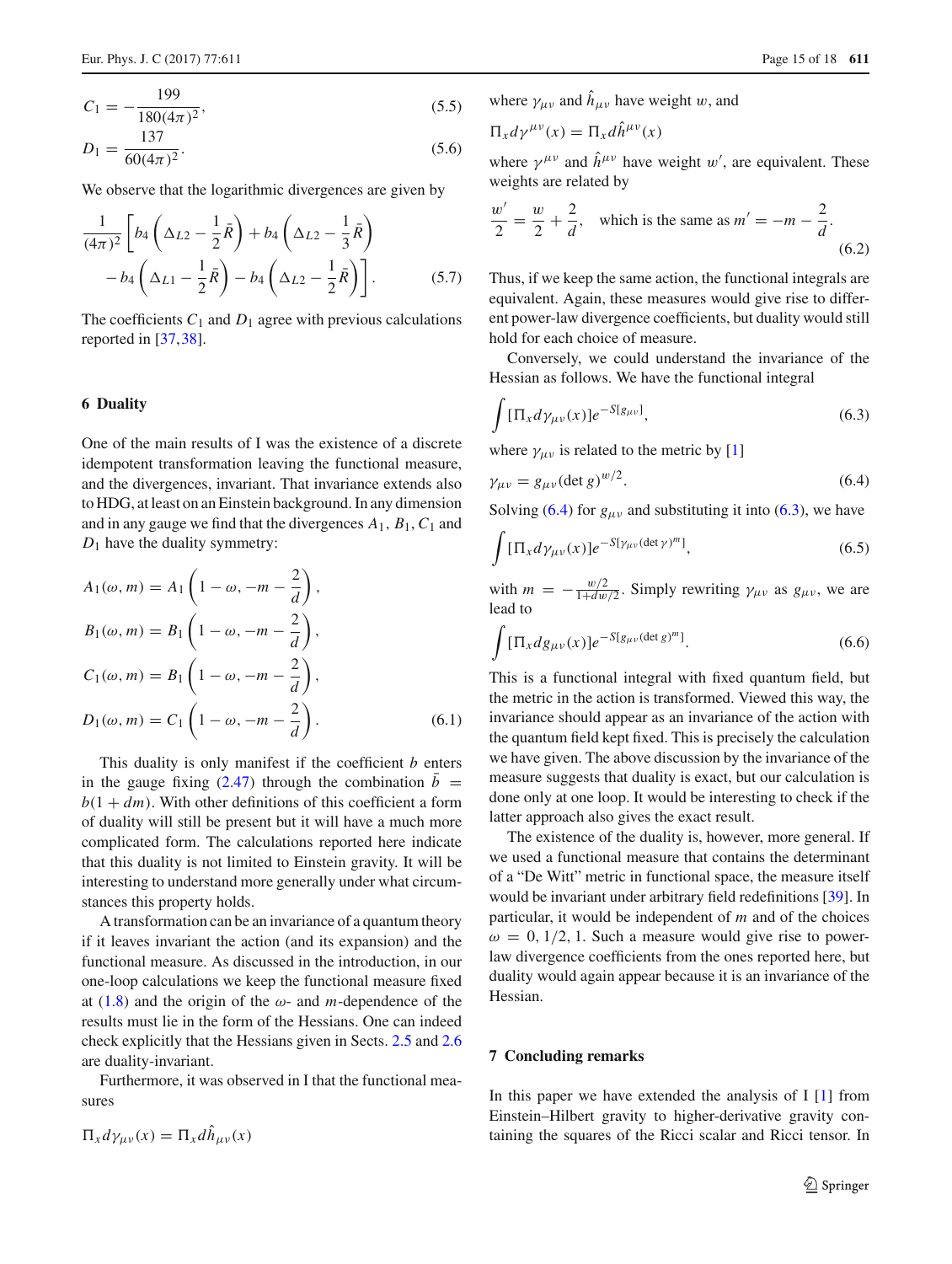four dimensions the analysis is essentially complete, because the remaining independent invariant is a total derivative. In higher dimensions this is not so. The analysis was also limited to Einstein backgrounds, which nearly solve the equations of motion, but also in this way is more general than the analysis in I, which was limited to maximally symmetric backgrounds.

We have obtained formulas for the one-loop divergences up to quadratic terms in the curvature. These are all the divergences that arise at one loop in  $d = 4$ . The method we have used is a one-loop approximation of the single-field approximation of the exact RG equation for gravity, as first derived in [\[31\]](#page-16-23) for the EH-case and then extended to HDG in [\[24](#page-16-16)[,34](#page-16-26)– [36\]](#page-17-0), to 3*d* topologically massive gravity in [\[40](#page-17-4)], and beyond the one-loop approximation in [\[41](#page-17-5)[–44\]](#page-17-6).

The coefficients are related to the beta functions for the couplings. Comparing the action  $(2.1)$  with our results  $(4.3)$ , we find the beta functions for the dimensionless couplings  $(4.6)$  as

$$
\beta_{\tilde{G}} = (d - 2)\tilde{G} + B_1 \tilde{G}^2,
$$
  
\n
$$
\beta_{\tilde{\Lambda}} = -2\tilde{\Lambda} + B_1 \tilde{\Lambda} \tilde{G} + \frac{A_1}{2} \tilde{G},
$$
  
\n
$$
\beta_{\tilde{\alpha} + \frac{1}{d}\tilde{\beta}} = -(d - 4) \left( \tilde{\alpha} + \frac{1}{d} \tilde{\beta} \right) + C_1.
$$
\n(7.1)

As already remarked, working on an Einstein space prevents us from disentangling the beta functions of  $\tilde{\alpha}$  and  $\tilde{\beta}$ . On the other hand, even though we did not write a term  $\gamma R_{\mu\nu\rho\sigma} R^{\mu\nu\rho\sigma}$  in the action, the divergence  $D_1$  gives rise to a beta function

$$
\beta_{\tilde{\gamma}} = -(d-4)\tilde{\gamma} + D_1. \tag{7.2}
$$

The signs of the coefficients imply that  $\alpha$ ,  $\beta$ ,  $\gamma$  are asymptotically free in  $d = 4$  (for a suitable range of parameters) [\[6](#page-16-2)[–10\]](#page-16-3) whereas  $\ddot{G}$  goes in the UV to a fixed point  $\ddot{G} = -(d-2)/B_1$ . In order for this nontrivial fixed point to make sense,  $B_1$  must be negative. In spite of the non-universality of the beta functions, many calculations indicate that  $B_1$  is indeed negative for the linear split. For example,  $B_1$  in [\(4.13\)](#page-12-4) is negative for  $m = \omega = 0$  and a wide range of *a* and *b*. With the exponential parametrization discussed in Sect. 4.6,  $B_1$  in the EH limit given in [\(4.21\)](#page-13-3) is negative for  $3 \le d \le 13$ . We refer the reader to the literature for a more detailed discussion.

The explicit coefficients of the divergences, in arbitrary dimension, gauge and parametrization, are too complicated to write, and we have exhibited only some special cases. The universal values agree with the literature. The divergences also agree, in  $d = 4$  and in the EH limit, with earlier calculations in general gauges [\[29](#page-16-21)[,45](#page-17-7)[–48](#page-17-8)]. For further discussions on the use of the exponential parametrization see [\[27](#page-16-19)[,49](#page-17-9)[–54](#page-17-10)].

Most of the general features noted in I persist in the theories considered here, as we have observed. In particular, one striking feature that we have checked in full generality is the existence of a "duality" symmetry under the change of parametrization [\(1.7\)](#page-1-6), or

$$
\omega \to 1 - \omega; \quad m \to -m - \frac{2}{d}.\tag{7.3}
$$

As observed in I, this transformation preserves the dimension of the quantum field and is also an invariance of the functional measure. $3$  However, the parametrization dependence of the divergences is not due to the actual choice of the functional measure. Instead, it comes entirely from the different form of the Hessians in different parametrizations. Since these Hessians only differ by terms that are proportional to the equations of motion, the parametrization dependence, as well as the gauge dependence, goes away on shell.

Different choices of the ultralocal functional measure would alter the results for the power-law divergences coefficients. We refer to [\[57\]](#page-17-11) and the references therein for a discussion of this point and to [\[58](#page-17-12)[,59](#page-17-13)] for more general results using Pauli–Villars regularization.

Whether the duality extends also to other classes of actions, to other backgrounds and to higher loops are all questions that we leave for further investigation. Also left for future work is the calculation of divergences in the unimodular case  $m = -1/d$ , which contains in particular the unique self-dual theory  $\omega = 1/2$ ,  $m = -1/d$ .

**Acknowledgements** This work was supported in part by the Grant-in-Aid for Scientific Research Fund of the JSPS (C) No. 16K05331. ADP is grateful to CNPq for financial support.

**Open Access** This article is distributed under the terms of the Creative Commons Attribution 4.0 International License [\(http://creativecomm](http://creativecommons.org/licenses/by/4.0/) [ons.org/licenses/by/4.0/\)](http://creativecommons.org/licenses/by/4.0/), which permits unrestricted use, distribution, and reproduction in any medium, provided you give appropriate credit to the original author(s) and the source, provide a link to the Creative Commons license, and indicate if changes were made. Funded by SCOAP<sup>3</sup>.

## **Appendix A:** *Qn* **and heat kernel coefficients for Lichnerowicz Laplacians**

Here we list the coefficients used in Sect. [4.1.](#page-10-5) The coefficients  $Q_n$  are defined by

$$
Q_n = \frac{k^{2n}}{\Gamma(n)} \int_0^1 y^{n-1} dy = \frac{k^{2n}}{\Gamma(n+1)}.
$$
 (A.1)

The heat kernel coefficients for the Lichnerowicz Laplacians acting on spin-0, spin-1 and spin-2 fields on an Einstein manifold are

 $b_0(\Delta_L^{(0)}) = 1,$ 

<span id="page-15-0"></span> $3\,$  We recall that the pairs of measures proposed in [\[55](#page-17-14)[,56\]](#page-17-15) are dual in this sense.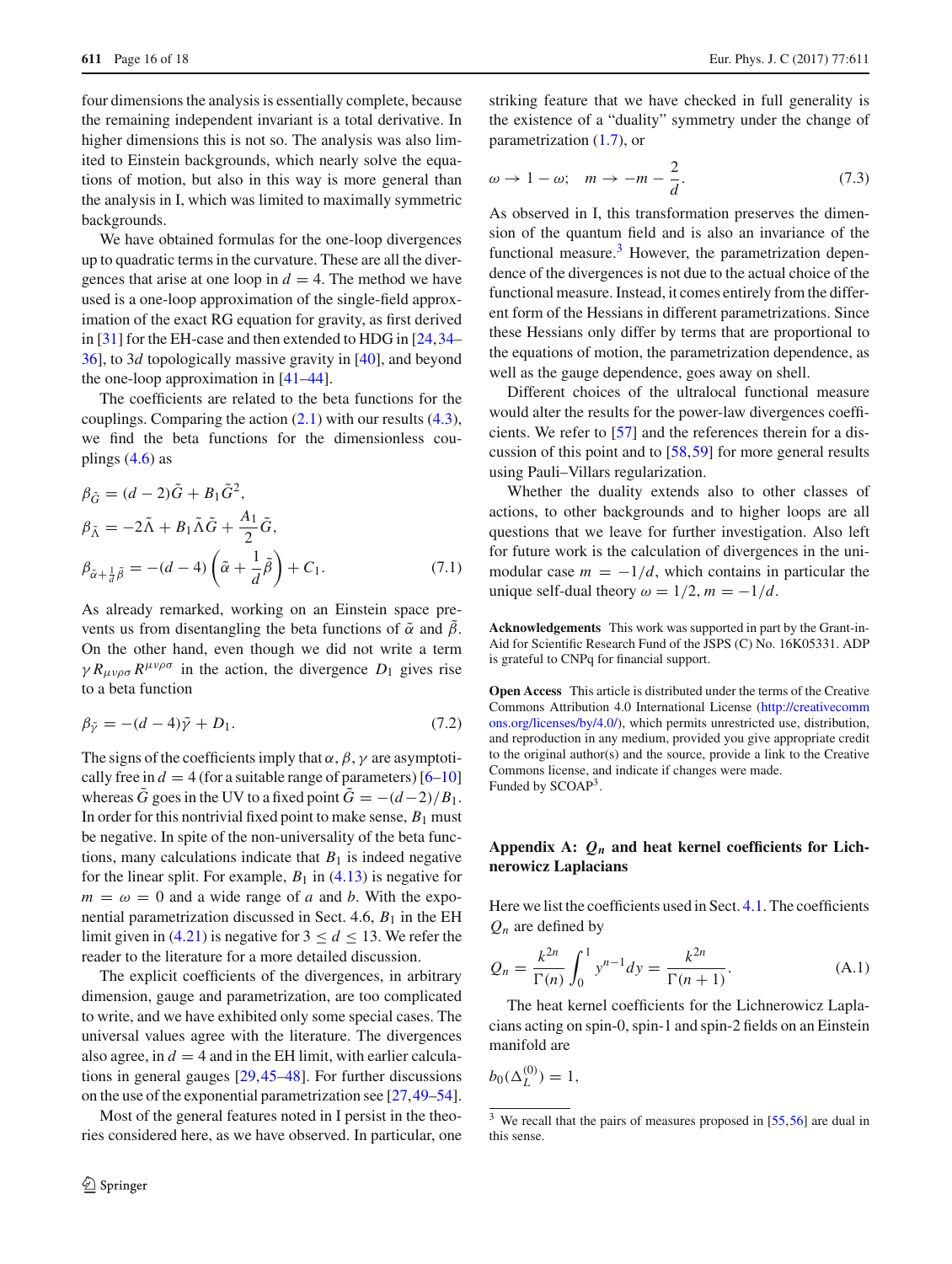$$
b_2(\Delta_L^{(0)}) = \frac{1}{6}R,
$$
  
\n
$$
b_4(\Delta_L^{(0)}) = \frac{1}{180}R_{\mu\nu\rho\sigma}R^{\mu\nu\rho\sigma} + \frac{5d - 2}{360d}R^2,
$$
\n(A.2)

$$
b_0(\Delta_L^{(1)}) = d - 1,
$$
  
\n
$$
b_2(\Delta_L^{(1)}) = \frac{d - 7}{6}R,
$$
  
\n
$$
b_4(\Delta_L^{(1)}) = \frac{d - 16}{180}R_{\mu\nu\rho\sigma}R^{\mu\nu\rho\sigma} + \frac{5d^2 - 67d + 182}{360d}R^2,
$$

 $(\Delta$  3)

$$
b_0(\Delta_L^{(2)}) = \frac{(d+1)(d-2)}{2},
$$
  
\n
$$
b_2(\Delta_L^{(2)}) = \frac{d^2 - 13d - 14}{12}R,
$$
  
\n
$$
b_4(\Delta_L^{(2)}) = \frac{d^2 - 31d + 508}{360}R_{\mu\nu\rho\sigma}R^{\mu\nu\rho\sigma}
$$
  
\n
$$
+\frac{5d^3 - 127d^2 + 592d + 1804}{720d}R^2.
$$
 (A.4)

These formulas can be obtained by the methods described for example in Appendix B of [\[60\]](#page-17-16). Here we do *not* take into account isolated modes that do not contribute to the fluctuation  $h_{\mu\nu}$ . Thus these formulas hold in the case when the manifold has no Killing or conformal Killing vectors, or else if the manifold is noncompact and has a continuous spectrum, so that the spurious isolated modes are of measure zero.

In order to get the heat kernel coefficients of shifted Lichnerowicz Laplacians  $\Delta + aR$ , one can use

$$
b_0(\Delta + aR) = b_0(\Delta),
$$
  
\n
$$
b_2(\Delta + aR) = b_2(\Delta) - aRb_0(\Delta),
$$
  
\n
$$
b_4(\Delta + aR) = b_4(\Delta) - aRb_2(\Delta) + \frac{1}{2}a^2R^2b_0(\Delta).
$$
 (A.5)

#### **References**

- <span id="page-16-0"></span>1. N. Ohta, R. Percacci, A.D. Pereira, Gauges and functional measures in quantum gravity I: Einstein theory. JHEP **1606**, 115 (2016). [arXiv:1605.00454](http://arxiv.org/abs/1605.00454) [hep-th]
- <span id="page-16-4"></span>2. L. Modesto, Super-renormalizable quantum gravity. Phys. Rev. D **86**, 044005 (2012). [arXiv:1107.2403](http://arxiv.org/abs/1107.2403) [hep-th]
- 3. T. Biswas, E. Gerwick, T. Koivisto, A. Mazumdar, Towards singularity and ghost free theories of gravity. Phys. Rev. Lett. **108**, 031101 (2012). [arXiv:1110.5249](http://arxiv.org/abs/1110.5249) [gr-qc]
- <span id="page-16-5"></span>4. L. Modesto, L. Rachwal, Super-renormalizable and finite gravitational theories. Nucl. Phys. B **889**, 228 (2014). [arXiv:1407.8036](http://arxiv.org/abs/1407.8036) [hep-th]
- <span id="page-16-1"></span>5. K.S. Stelle, Renormalization of higher derivative quantum gravity. Phys. Rev. D **16**, 953 (1977)
- <span id="page-16-2"></span>6. J. Julve, M. Tonin, Quantum gravity with higher derivative terms. Nuovo Cim. B **46**, 137 (1978)
- 7. E.S. Fradkin, A.A. Tseytlin, Renormalizable asymptotically free quantum theory of gravity. Phys. Lett. B **104**, 377 (1981)
- 8. E.S. Fradkin, A.A. Tseytlin, Renormalizable asymptotically free quantum theory of gravity. Nucl. Phys. B **201**, 469 (1982)
- <span id="page-16-15"></span>9. I.G. Avramidi, A.O. Barvinsky, Asymptotic freedom in higher derivative quantum gravity. Phys. Lett. B **159**, 269 (1985)
- <span id="page-16-3"></span>10. I.G. Avramidi, Covariant methods for the calculation of the effective action in quantum field theory and investigation of higher derivative quantum gravity. PhD thesis, Moscow State University (1986); UDK 530.12:531.51. [arXiv:hep-th/9510140](http://arxiv.org/abs/hep-th/9510140)
- <span id="page-16-6"></span>11. A. Salam, J.A. Strathdee, Remarks on high-energy stability and renormalizability of gravity theory. Phys. Rev. D **18**, 4480 (1978)
- <span id="page-16-7"></span>12. R. Floreanini, R. Percacci, The renormalization group flow of the Dilaton potential. Phys. Rev. D **52**, 896 (1995). [arXiv:hep-th/9412181](http://arxiv.org/abs/hep-th/9412181)
- <span id="page-16-8"></span>13. A. Bonanno, M. Reuter, Modulated ground state of gravity theories with stabilized conformal factor. Phys. Rev. D **87**, 084019 (2013). [arXiv:1302.2928](http://arxiv.org/abs/1302.2928) [hep-th]
- <span id="page-16-9"></span>14. I.L. Shapiro, Counting ghosts in the ghost-free non-local gravity. Phys. Lett. B **744**, 67 (2015). [arXiv:1502.00106](http://arxiv.org/abs/1502.00106) [hep-th]
- <span id="page-16-10"></span>15. E. Tomboulis, 1/N expansion and renormalization in quantum gravity. Phys. Lett. B **70**, 361 (1977)
- 16. E. Tomboulis, Renormalizability and asymptotic freedom In quantum gravity. Phys. Lett. B **97**, 77 (1980)
- 17. E.T. Tomboulis, Unitarity in higher derivative quantum gravity. Phys. Rev. Lett. **52**, 1173 (1984)
- 18. P.D. Mannheim, Solution to the ghost problem in fourth order derivative theories. Found. Phys. **37**, 532 (2007). [arXiv:hep-th/0608154](http://arxiv.org/abs/hep-th/0608154)
- <span id="page-16-11"></span>19. S. Mukohyama, J.P. Uzan, From configuration to dynamics: emergence of Lorentz signature in classical field theory. Phys. Rev. D **87**, 065020 (2013). [arXiv:1301.1361](http://arxiv.org/abs/1301.1361) [hep-th]
- <span id="page-16-12"></span>20. A. Salvio, A. Strumia, Agravity. JHEP **1406**, 080 (2014). [arXiv:1403.4226](http://arxiv.org/abs/1403.4226) [hep-ph]
- 21. M.B. Einhorn, D.R.T. Jones, Naturalness and dimensional transmutation in classically scale-invariant gravity. JHEP **1503**, 047 (2015). [arXiv:1410.8513](http://arxiv.org/abs/1410.8513) [hep-th]
- <span id="page-16-13"></span>22. L. Alvarez-Gaume, A. Kehagias, C. Kounnas, D. Lüst, A. Riotto, Aspects of quadratic gravity. Fortsch. Phys. **64**, 176 (2016). [arXiv:1505.07657](http://arxiv.org/abs/1505.07657) [hep-th]
- <span id="page-16-14"></span>23. K.A. Kazakov, P.I. Pronin, Gauge and parametrization dependence in higher derivative quantum gravity. Phys. Rev. D **59**, 064012 (1999). [arXiv:hep-th/9806023](http://arxiv.org/abs/hep-th/9806023)
- <span id="page-16-16"></span>24. N. Ohta, R. Percacci, Higher derivative gravity and asymptotic safety in diverse dimensions. Class. Quant. Grav. **31**, 015024 (2014). [arXiv:1308.3398](http://arxiv.org/abs/1308.3398) [hep-th]
- <span id="page-16-17"></span>25. H. Hata, T. Kugo, N. Ohta, Skew symmetric tensor gauge field theory dynamically realized in QCD U(1) channel. Nucl. Phys. B **178**, 527 (1981)
- <span id="page-16-18"></span>26. T. Kugo, S. Uehara, General procedure of gauge fixing based on BRS invariance principle. Nucl. Phys. B **197**, 378 (1982)
- <span id="page-16-19"></span>27. R. Percacci, G.P. Vacca, Search of scaling solutions in scalar-tensor gravity. Phys. Rev. D **92**, 061501 (2015). [arXiv:1501.00888](http://arxiv.org/abs/1501.00888) [hepth<sub>1</sub>
- <span id="page-16-20"></span>28. R. Percacci, M.J. Perry, C.N. Pope, E. Sezgin, Beta functions of topologically massive supergravity. JHEP **1403**, 083 (2014). [arXiv:1302.0868](http://arxiv.org/abs/1302.0868) [hep-th]
- <span id="page-16-21"></span>29. E.S. Fradkin, A.A. Tseytlin, One loop effective potential in gauged O(4) supergravity. Nucl. Phys. B **234**, 472 (1984)
- <span id="page-16-22"></span>30. S.M. Christensen, M.J. Duff, Quantizing gravity with a cosmological constant. Nucl. Phys. B **170**, 480 (1980)
- <span id="page-16-23"></span>31. M. Reuter, Nonperturbative evolution equation for quantum gravity. Phys. Rev. D **57**, 971 (1998). [arXiv:hep-th/9605030](http://arxiv.org/abs/hep-th/9605030)
- <span id="page-16-24"></span>32. D. Dou, R. Percacci, The running gravitational couplings. Class. Quant. Grav. **15**, 3449 (1998). [arXiv:hep-th/9707239](http://arxiv.org/abs/hep-th/9707239)
- <span id="page-16-25"></span>33. G. de Berredo-Peixoto, I.L. Shapiro, Higher derivative quantum gravity with Gauss-Bonnet term. Phys. Rev. D **71**, 064005 (2005). [arXiv:hep-th/0412249](http://arxiv.org/abs/hep-th/0412249)
- <span id="page-16-26"></span>34. A. Codello, R. Percacci, Fixed points of higher derivative gravity. Phys. Rev. Lett. **97**, 221301 (2006). [arXiv:hep-th/0607128](http://arxiv.org/abs/hep-th/0607128)